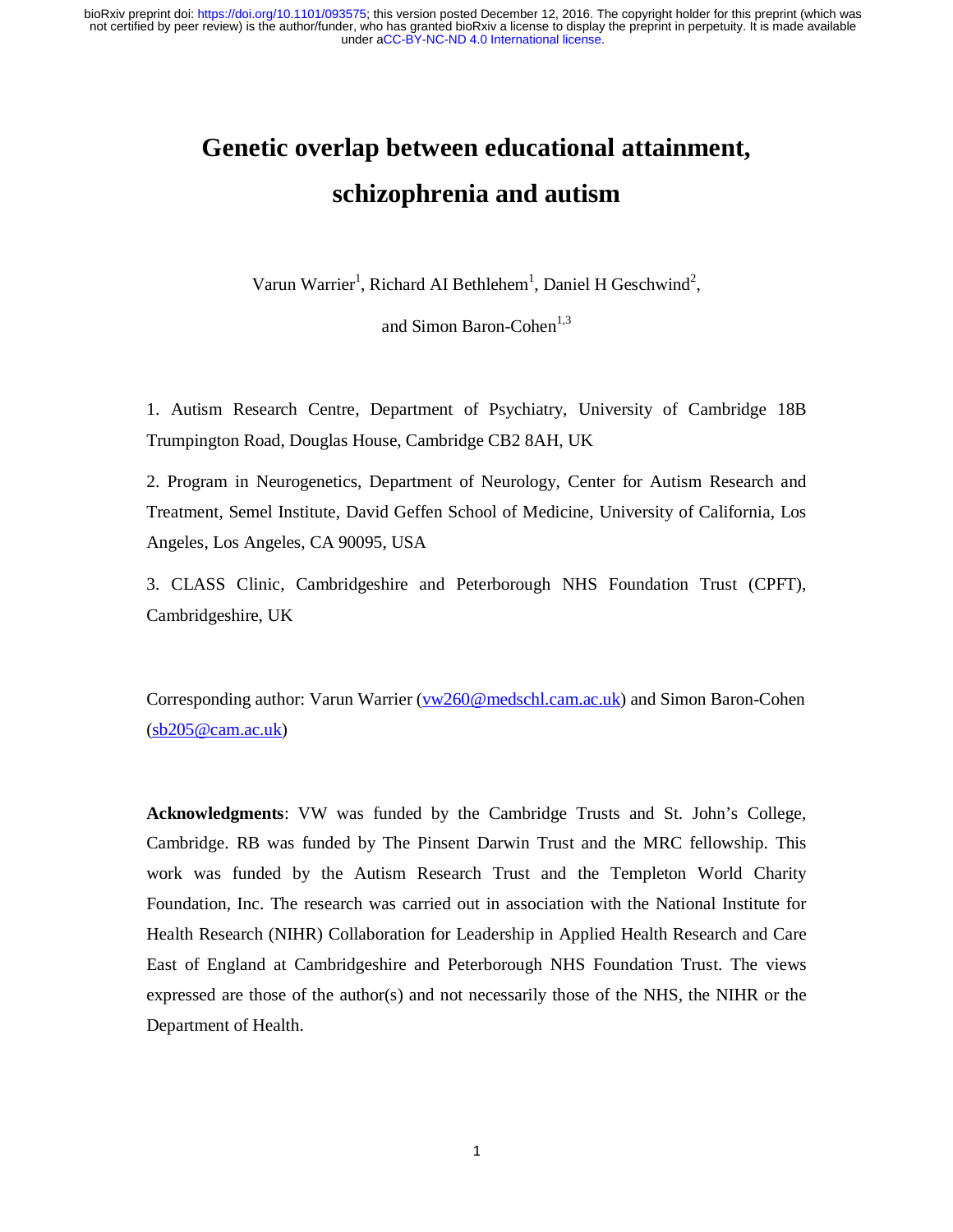# **Key Points**

**Question:** How do genes for educational attainment interact with risk genes for autism and schizophrenia?

**Findings:** We show that genes for educational attainment (edu genes) are significantly likely to be mutated in autism and intellectual disability. We further show that edu genes also interact with co-expression modules that are associated with autism or schizophrenia and are enriched for differentially expressed genes in autism or schizophrenia. Finally, we identify that the enrichment between risk genes for autism and schizophrenia and human accelerated regions are driven, in part, by their overlap with edu genes.

**Meaning:** Edu genes interact with schizophrenia and autism risk genes in specific pathways, contributing to both cognitive deficits and talents.

# **Abstract**

**Importance:** The genetic relationship between cognition, autism, and schizophrenia is complex. It is unclear how genes that contribute to cognition also contribute to risk for autism and schizophrenia.

**Objective**: To investigate the interaction between genes related to cognition (measured via proxy through educational attainment, which we call 'edu genes') and genes/biological pathways that are atypical in autism and schizophrenia.

**Design**: Genetic correlation and enrichment analysis were conducted to identify the interaction between edu genes and risk genes and biological pathways for autism or schizophrenia.

**Results**: First, edu genes are enriched in a specific developmental co-expression module that is also enriched for high confidence autism risk genes. Second, modules enriched for genes that are dysregulated in autism and schizophrenia are also enriched for edu genes. Finally, genes that overlap between the two above modules and educational attainment are significantly enriched for genes that flank human accelerated regions, suggesting increased positive selection for the overlapping gene sets.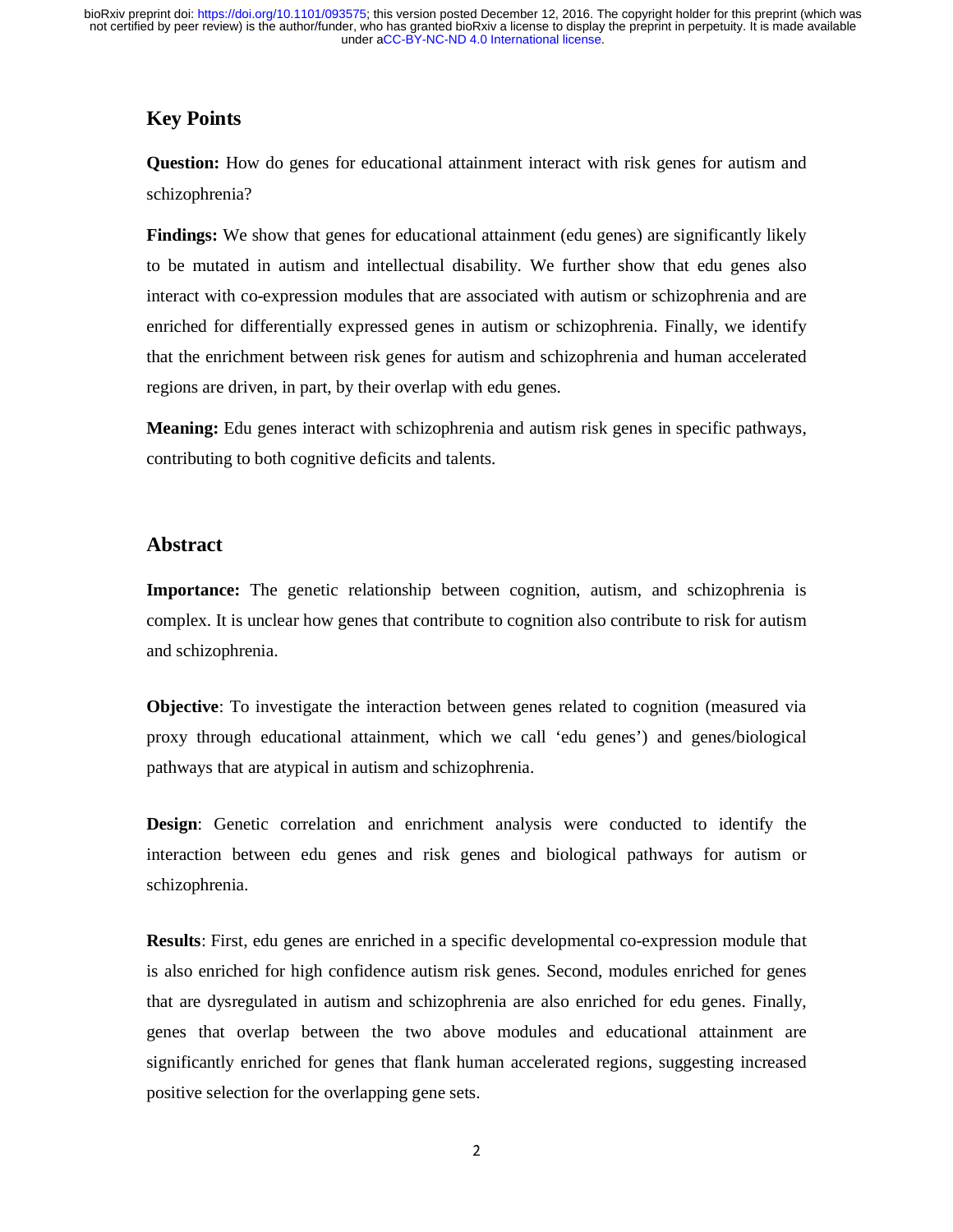**Conclusion**: Our results identify distinct co-expression modules where risk genes for the two psychiatric conditions interact with edu genes. This suggests specific pathways that contribute to both cognitive deficits and cognitive talents, in individuals with schizophrenia or autism.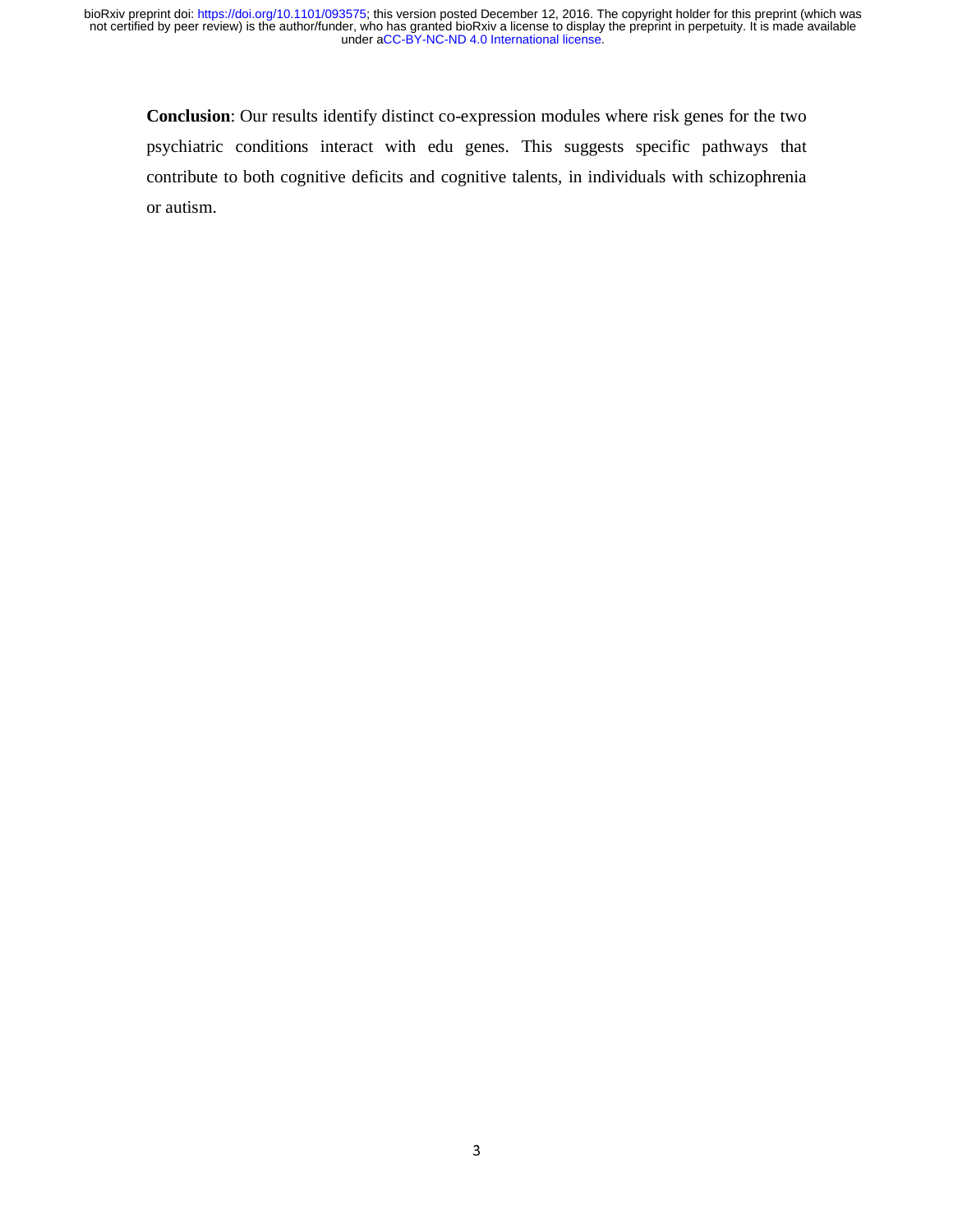### **Introduction**

Autism and schizophrenia are complex psychiatric conditions with considerable phenotypic heterogeneity and significant heritability. Both conditions are genetically highly heterogeneous, with common and rare variants implicated in their aetiology. Approximately 40% of individuals with autism have intellectual disability defined as  $IQ < 70<sup>1</sup>$  and as a group, individuals with autism show deficits in theory of mind<sup>2</sup> and central coherence<sup>3</sup>. In contrast, some studies show superior functioning in domain specific aspects of cognition in individuals with autism, including superior attention to detail<sup>4</sup>, stronger systemizing<sup>5,6</sup>, hypercalculia<sup>7,8</sup> and savantism<sup>9</sup>. Furthermore, elevated rates of autism and autistic traits have been reported in those working in science, technology, engineering and maths (STEM) fields<sup>10,11</sup>. The relationship between IQ/cognitive ability and schizophrenia is also complex, but in a different way. Cognitive difficulties are also observed in individuals with schizophrenia<sup>12</sup>. Other studies have identified a link between schizophrenia and creativity<sup>13</sup>, with polygenic risk scores for schizophrenia predicting creativity. Clearly, both autism and schizophrenia have a complex genetic link with cognition and IQ. This study aims to understand this set of genetic relationships.

There is an established positive genetic correlation between autism and different measures of cognitive attainment such as years of education<sup>14</sup> and a derived measure of general cognition in children<sup>15,16</sup>. Polygenic risk score analysis has identified significant risk between general cognitive ability and autism<sup>17</sup> and creativity and schizophrenia<sup>13</sup>. In addition, conditional False Discovery Rate based analysis using genome-wide association study (GWAS) for educational attainment has identified common variants associated with schizophrenia<sup>18</sup>. On the other hand, individuals with autism who are co-morbid for intellectual disability (ID) have a significantly higher rate of de novo variants than individuals with autism who have average or above average  $IQ^{19}$ .

It is unclear, at a genetic and transcriptional level, how exactly genes for educational attainment interact with genes that contribute to risk in autism and schizophrenia. Two broad, non-mutually exclusive hypotheses might elucidate the complex relationship between cognition/educational attainment and the two psychiatric conditions at a biological level. First, mutations in genes related to educational attainment (what we call 'edu genes') might lead to autism and schizophrenia co-morbid with intellectual disability and other cognitive deficits. In other words, there may be an upstream convergence in shared genetic mutations.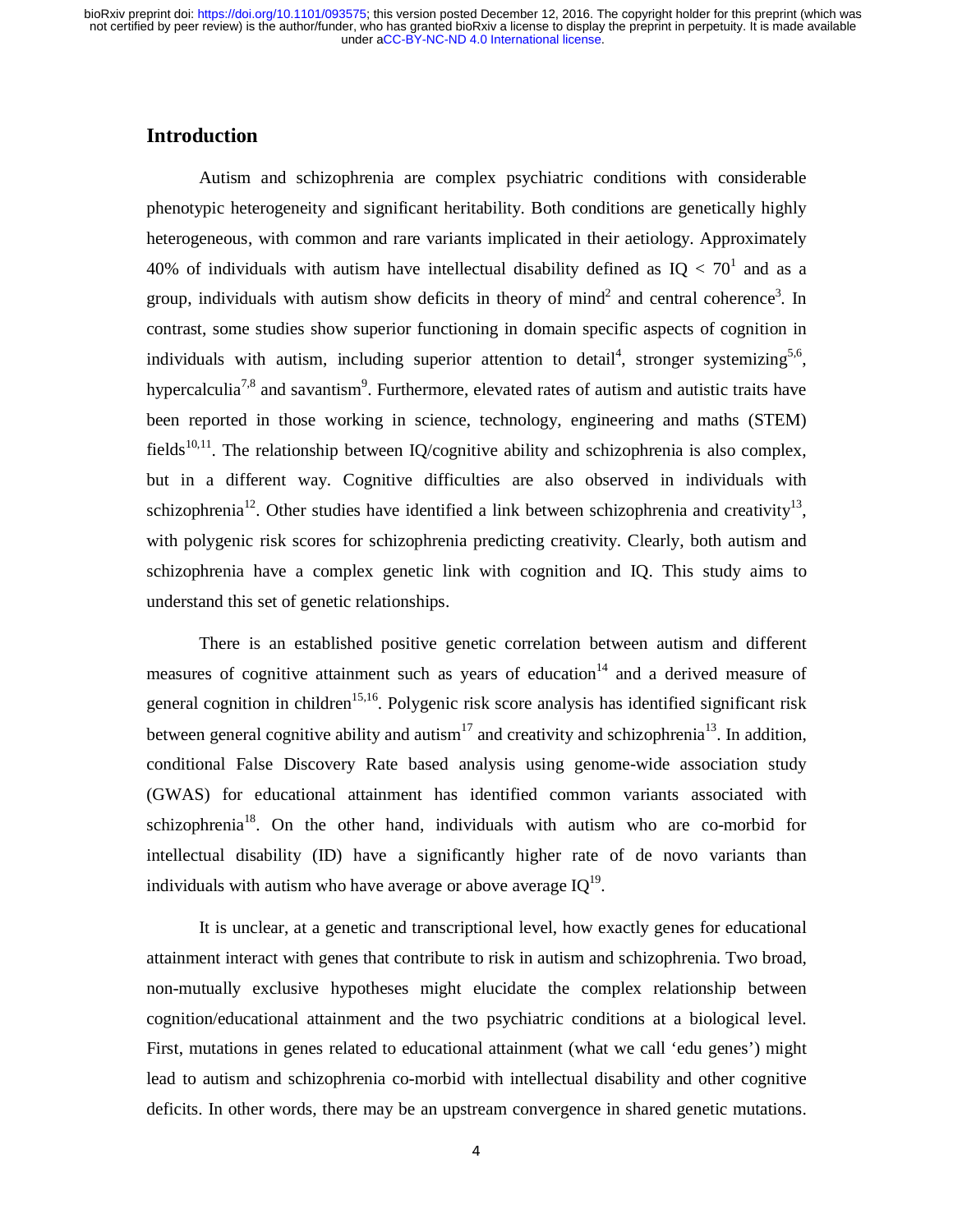Second, edu genes might interact with risk pathways for schizophrenia and autism in specific transcriptional co-expression modules, leading to an interaction in common downstream biological pathways. This could lead to increased risk for the psychiatric conditions with preserved or above average cognitive ability.

A few studies have identified a role for human accelerated regions (HARs) in autism<sup>20</sup>, schizophrenia<sup>21</sup>, and cognition<sup>20</sup>. HARs are conserved regions of the genome that show human-specific divergence at an accelerated pace, thought to indicate positive selections in humans. Genes in these regions may thus have contributed to human-specific traits. Indeed, mutations in genes that lie in HARs affect cognition and contribute to autism<sup>20</sup>. Furthermore, schizophrenia-associated loci are enriched in genes that lie in or close to  $HARs<sup>21</sup>$ . It is unclear why HARs are enriched for genes that contribute to both these conditions. One explanation is that genes that lie in or near HAR contribute pleiotropically to both cognition and risk for schizophrenia or autism. This might explain the positive selection in these regions in spite of their association with autism and schizophrenia, two conditions with reduced fecundity<sup>22</sup>. Thus, we hypothesize that genes flanking or interacting with HARs may contribute to the genetic and phenotypic overlap seen between cognition and the two psychiatric conditions.

In this study, we examine the relationship between edu genes and genes and transcriptional co-expression modules implicated in autism or schizophrenia. We identify a specific gene co-expression module in the developmental transcriptome of the human cortex that is enriched for edu genes and genes that are frequently mutated in autism. We further identify co-expression networks that are enriched for differentially expressed genes in schizophrenia and autism and are also enriched for edu genes. Finally, we also demonstrate that the overlapping genes between edu attainment and the co-expression modules enriched for differentially expressed genes for autism or schizophrenia are also enriched for HARs. A schematic diagram of the study design is provided in Figure 1.

#### *Insert Figure 1 here*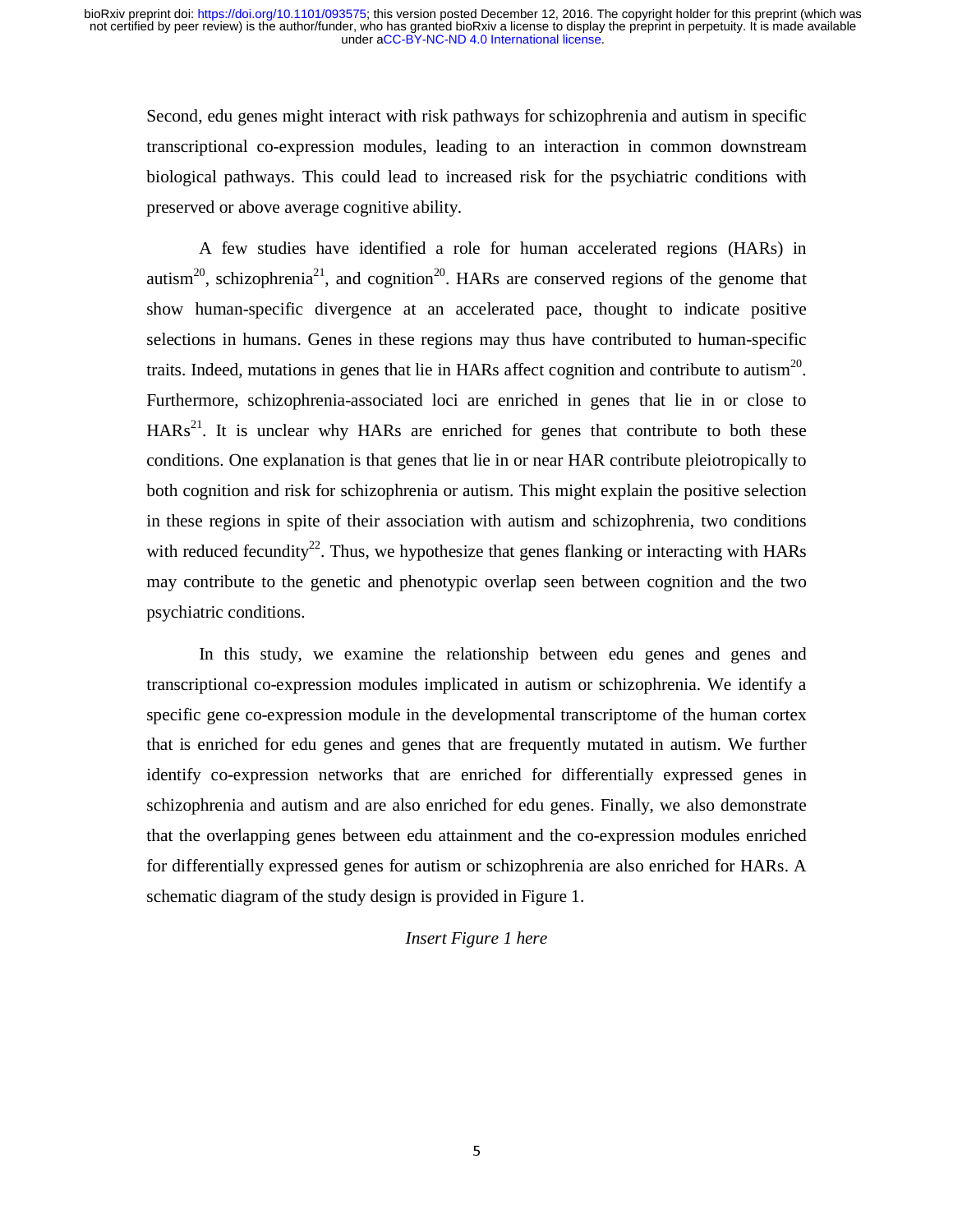## **Methods**

#### **Genes**

We used a list of genes previously identified using  $DEPICT<sup>23</sup>$  for educational attainment<sup>24</sup> (edu genes). These genes were identified using independent GWAS loci with P  $< 1x10^{-5}$ . SNPs were defined as being independent if they had an  $r^2 < 0.1$ , and if they were 500kb apart. The genes were identified using a sample of 405,072 participants as previously described by Okbay et al.,  $(2016)^{24}$ . As a control, we also used genes previously identified using DEPICT for height (641 genes)<sup>25</sup> identified using independent GWAS loci with P <  $5x10^{-8}$  (height genes). DEPICT uses data gathered from 77,870 microarray experiments expressing levels of 19,997 genes covered by the microarray platforms. To investigate enrichment in autism and intellectual disability, a list of genes implicated in autism (henceforth, high confidence autism genes) was obtained from Sanders et al  $(2015)^{26}$  and a list of genes implicated in intellectual disability (henceforth, ID genes) from Vissers et al,  $(2016)^{27}$ .

#### *Brain-expressed genes*

We identified a list of genes expressed in the brain using expression data from the Gene Tissue Expression portal  $(GTEx\ v6)^{28}$ . We downloaded the list of median gene expression per tissue and identified a list of genes expressed in any of the 11 brain tissues (amygdala, frontal cortex, cortex, cerebellar cortex, cerebellum, anterior cingulate cortex, caudate, hippocampus, hypothalamus, nucleus accumbens and putamen). Genes expressed with a median RPKM  $> 1$  in any of the 11 tissues were considered brain-expressed genes. We identified 15,395 brain-expressed genes.

#### *Human accelerated region genes*

We identified a pre-compiled list of genes found in the human accelerated regions (HAR) using data in multiple different publications<sup>20</sup>. We used the list of genes closest to HARs (HAR genes), and a separate non-independent list of genes that interact with HARs, identified through HiC and Chia-PET experiments (HAR interacting genes)<sup>20</sup>. There is a considerable overlap between the two gene lists. This is not surprising as, according to Doan et al.,  $(2016)^{20}$ , more than 42% of the HARs interact with the flanking promoters. While HAR interacting genes provide evidence for the genes that are influenced by HAR when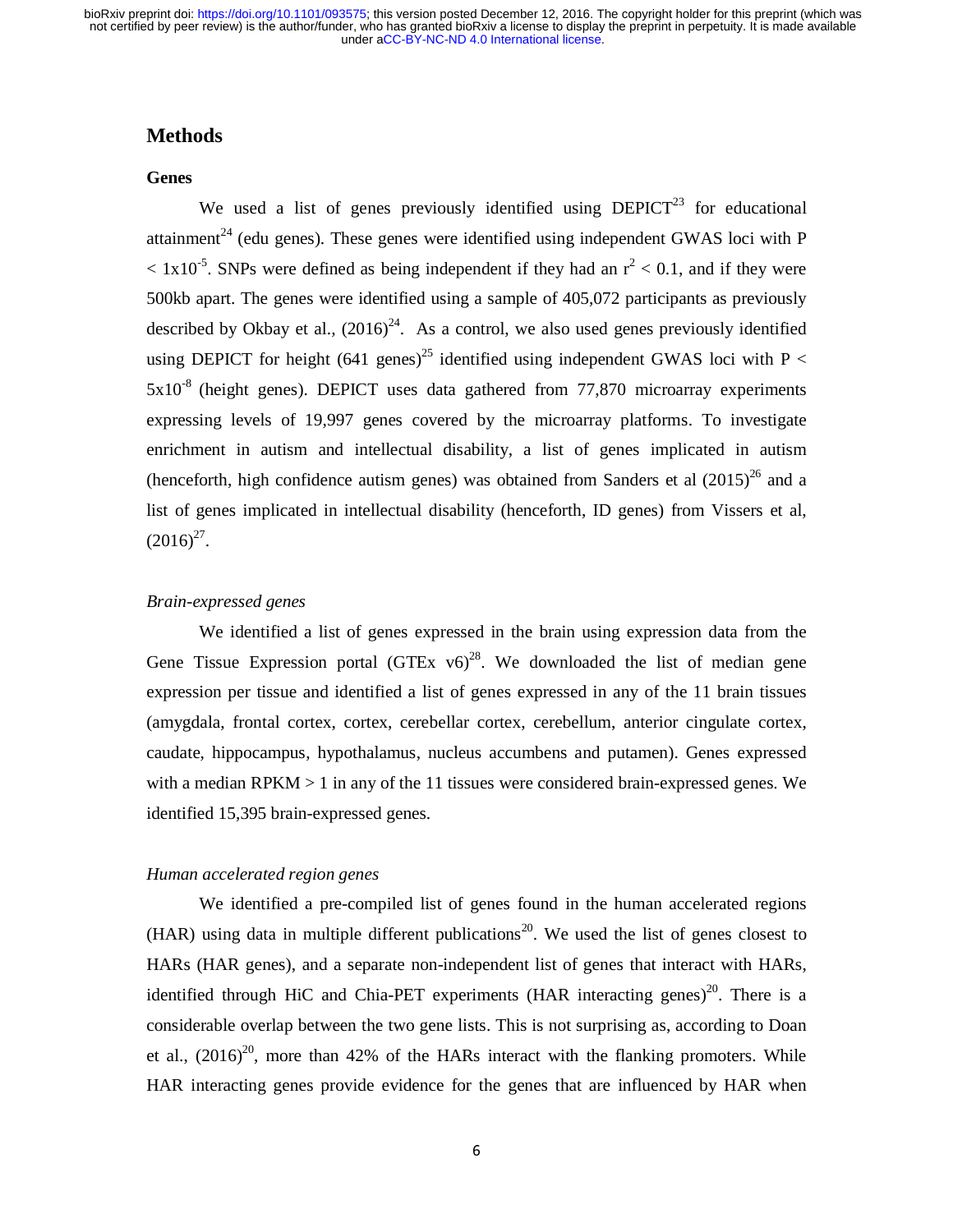compared to HAR genes, we consider this list to be preliminary as interaction between HARs have not been investigated in multiple tissues and across multiple time points.

#### **Co-expression modules**

#### *Cognition*

To test the enrichment of edu genes in networks associated with general cognition, we used two previously identified modules for cognition<sup>29</sup>: M1 (renamed  $M_c$ 1) and M3 (renamed Mc3). Initial weighted gene co-expression networks were constructed using 122 frozen hippocampus samples that were surgically removed from patients with temporal lobe epilepsy. Significant modules within these weighted networks were identified (empirical  $P \leq$ 0.002) after ensuring that co-expression patterns were unrelated to epilepsy, co-expression modules were preserved in rodent hippocampus and preserved across different human neural tissues by comparing the average topological overlaps of the of the genes in each module between different tissues.

#### *Autism, schizophrenia, and the developmental transcriptome*

We used previously identified gene co-expression modules for both autism<sup>30,31</sup> and schizophrenia<sup>32</sup>. Due to the relatively small sample sizes of existing transcriptome projects, we used all nominally significant differentially co-expressed modules for both autism and schizophrenia compared to controls. For autism, we used modules mod1 (renamed  $M_A$ 1), mod5 (renamed M<sub>A</sub>5), mod6 (renamed M<sub>A</sub>6) from Gupta et al.,  $(2014)^{30}$ . Briefly, RNA sequencing was performed for multiple cortical tissues obtained from the Autism Tissue Programme. In total, there were 47 (32 unique individuals) autism samples, and 57 (40 unique individuals) control samples. Weighted gene co-expression network analyses (WGCNA) were performed for 13,443 genes combining both cases and control samples. Modules differentially co-expressed for autism were identified using a linear mixed regression framework for case-control status. As a validation, we also used three gene coexpression modules that are associated with autism and are enriched for significantly downregulated genes in the autism post-mortem cortex, identified using a larger dataset<sup>31</sup>. These modules are: M4 (renamed  $(TX-M<sub>A</sub>4)$ , M10 (renamed  $(TX-M<sub>A</sub>10)$ , and M16 (renamed CTX-M<sub>A</sub>16). All three modules significantly overlap with the M<sub>A</sub>1 module<sup>31</sup>. Briefly, rRNA-depleted RNA sequencing and WGCNA was performed using 82 cases and 81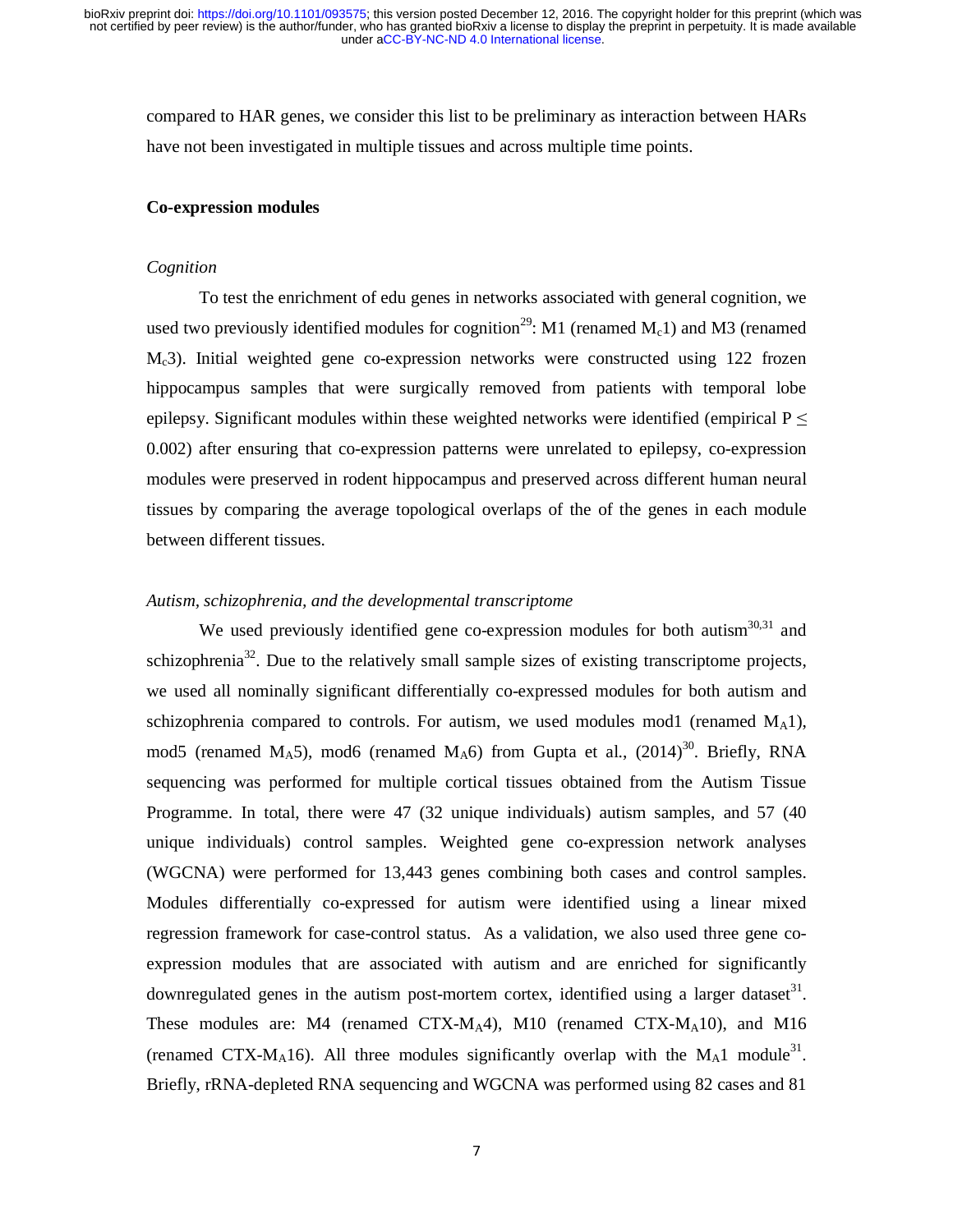control cortex samples from 47 individuals with autism and 44 controls. Co-expression networks were constructed from a total of  $16398$  genes and  $IncRNAs<sup>31</sup>$ . We also used the list of differentially expressed genes in the autism cortex identified after FDR correction from Parikshak et al.,  $(2016)^{31}$ .

For schizophrenia we used data from Fromer et al.,  $(2016)^{32}$ . RNA was extracted and sequenced from the dorsolateral prefrontal cortex from 258 schizophrenia cases and 279 control subjects from the University of Pittsburgh, University of Pennsylvania, and Mount Sinai Hospital brain banks. Co-expression networks were constructed for the control samples separately with a total of 16,423 genes using WGCNA. Modules implicated in schizophrenia were defined as those that harboured an excess of differentially expressed genes for schizophrenia. Four control modules were significantly enriched for differentially expressed schizophrenia genes: M2C (renamed  $M_S$ 2), M9C (renamed  $M_S$ 9), M11C (renamed  $M_S$ 11), and M13C (renamed  $M<sub>S</sub>13$ ). Three additional control modules were nominally significant for enrichment of differentially expressed schizophrenia genes:  $M14C$  (renamed  $M<sub>S</sub>14$ ), M27C (renamed  $M<sub>S</sub>27$ ) and M30C (renamed  $M<sub>S</sub>13$ ). We also used a list of differentially expressed genes in the schizophrenia cortex identified after FDR correction from Fromer et al.,  $(2016)^{32}$ .

We tested all three modules in the autism discovery and validation datasets and all seven modules in the schizophrenia dataset for enrichment of genes associated with educational attainment. In addition, we also utilized co-expressed modules identified using gene-expression datasets of the human developmental transcriptome from Parikshak et al.,  $(2013)^{33}$ . These modules were identified using spatio-temporal expression data from the BrainSpan dataset<sup>34</sup> and provide insight into the temporal window of this potential modular gene enrichment. We did not include Module 7 in the analyses, as the genes in the module were not highly co-expressed with each other<sup>33</sup>.

#### **Statistical analyses**

Genetic correlation was performed using  $LDSC^{14,35}$ . We used summary GWAS data for educational attainment<sup>24</sup> (n = 328.917) downloaded from the Social Sciences Genetic Association Consortium website (http://www.thessgac.org/#!data/kuzq8). GWAS data for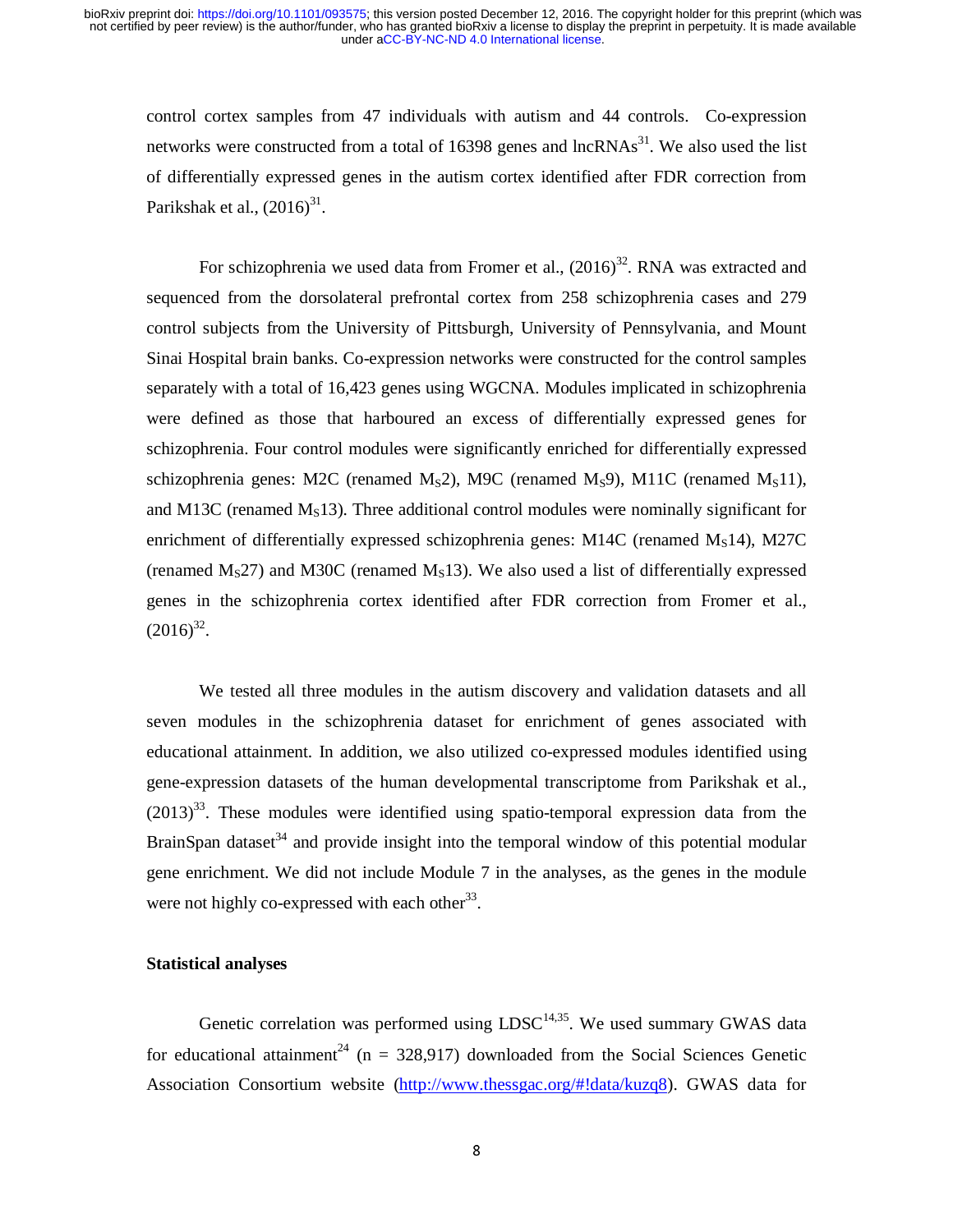schizophrenia (n = 79,845)<sup>36</sup> and autism (n=10,263) were downloaded from Psychiatric Genomics Consortium website (https://www.med.unc.edu/pgc/results-and-downloads). As a control dataset GWAS data for height (n = 253,288 )<sup>25</sup> was downloaded from the GIANT website

(http://www.broadinstitute.org/collaboration/giant/index.php/GIANT\_consortium\_data\_files. Probability of Loss of Function Intolerance score (pLI) was identified for each gene from the Exome Aggregation Consortium web browser (http://exac.broadinstitute.org/)<sup>37</sup>.

Enrichment analyses were performed using hypergeometric tests. For each enrichment pair, the background gene list was identified as the set of total common genes between the two pairs. For example, DEPICT uses expression data from 19,997 genes from 77,840 microarray experiments as the initial input to identify enriched genes and gene-sets<sup>23</sup>. A total of 13,262 genes were used to construct a weighted co-expression network for autism genes<sup>30</sup>, of which 11,963 genes were common between the DEPICT gene list and the autism coexpression gene list. A total of 16,423 genes were used for network construction for schizophrenia<sup>32</sup>, and, in total, there were  $14,112$  genes common between the DEPICT gene list and the schizophrenia co-expression gene list. For the enrichment with high confidence autism genes and ID, we used a list of all genes in DEPICT. For enrichment with modules identified with cognition, we used a list of genes common to DEPICT and all genes used in network construction using WGCNA, which was a total of 10,727 genes. Further, for enrichment using only brain expressed genes, a total of 12,625 genes were common between the DEPICT gene list and genes expressed in the brain using the GTEx dataset.

All enrichment analyses were performed using Ensembl gene IDs. A full list of genes used for enrichment analysis is provided in the Supplementary File. We report significant enrichments of all hypergeometric tests with FDR adjusted P-values below 0.05. All hypergeometric tests report P-values for probabilities of drawing x or more (or less in case of an underlap) successes, where x is the number of overlapping genes between the two gene sets tested. Hypergeometric test P-values and fold difference (or fold enrichment/fold change, defined as the ratio of observed to expected overlap) were calculated using: http://nemates.org/MA/progs/overlap\_stats.html. To test the specificity of all significant enrichments between educational attainment and the trait of interest, we used height as a negative control.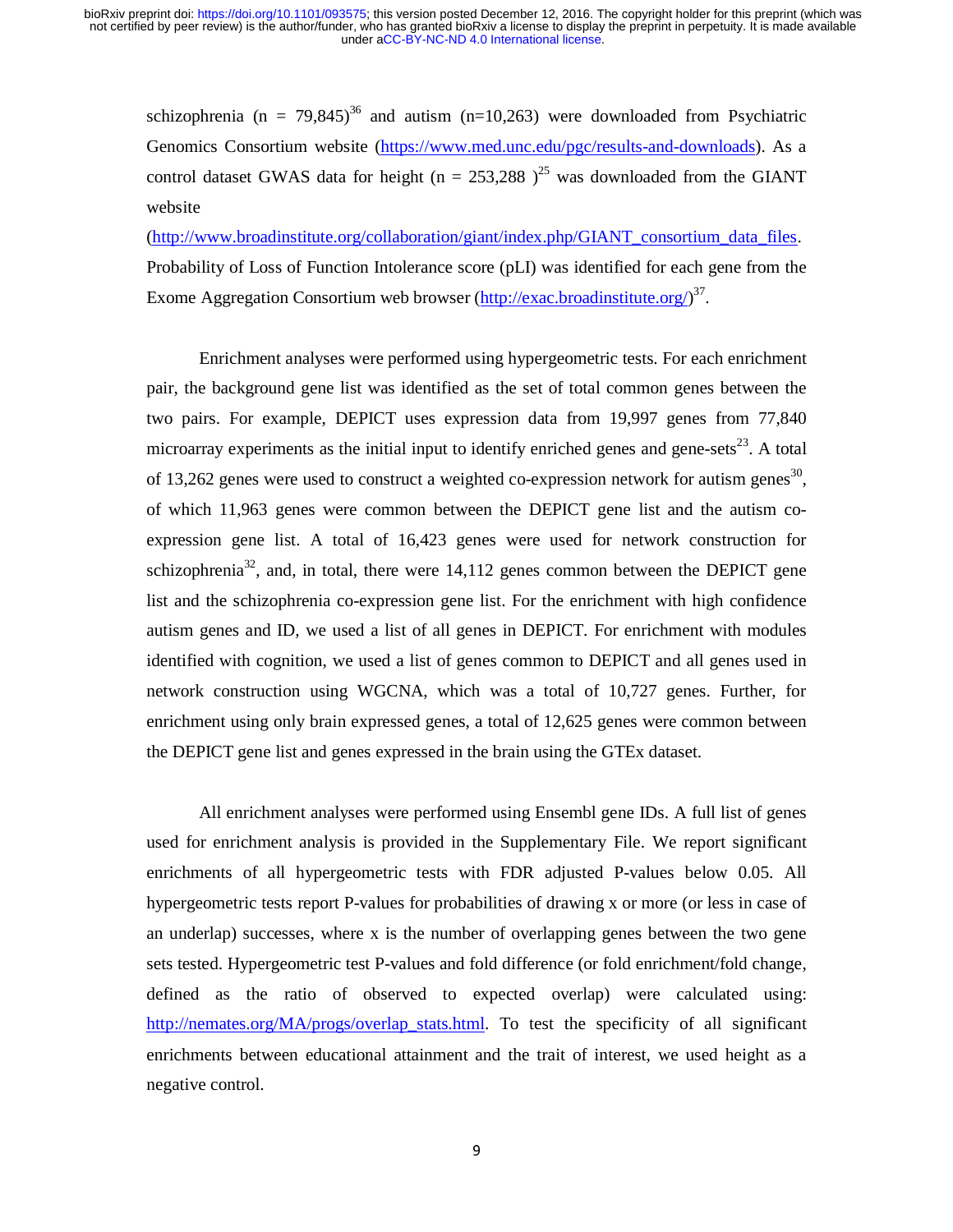To identify multi-set enrichment we used the R package 'SuperExactTest'38. We computed 1-tailed P-values with the hypothesis that we expect to find a significant overlap between the different sets. For each of the multi-set enrichment analyses, we identified background genes as those that were investigated across all different sets. For example, for the 3-way enrichment between the  $M<sub>A</sub>1$  autism co-expression module, edu genes and HAR genes, the background list of genes was the intersection of all genes identified in the transcriptional analyses of the autism post-mortem tissues, and all the genes covered in DEPICT. Further, we restricted our HAR genes to only those that were covered in the DEPICT and identified in the autism transcriptome.

### **Results**

#### **Genetic correlation analyses**

Previous studies have identified genetic correlations between educational attainment and autism, but not with schizophrenia. Here, we used the recent, larger educational attainment dataset to conduct genetic correlations between both educational attainment and both schizophrenia and autism. There was a modest but significant positive genetic correlation between autism and educational attainment ( $r_g = 0.28 \pm 0.04$ ; P=2.4x10<sup>-11</sup>) (Figure 2). This correlation is considerably lower than the correlation between childhood IQ and autism ( $r_g = 0.5 \pm 0.11$ ), but similar to the previously calculated correlation between autism and college years ( $r_g = 0.3 \pm 0.08$ ; P = 1.5x10<sup>-4</sup>)<sup>14,15</sup>. In addition, there was a small but significant positive correlation between schizophrenia and educational attainment ( $r_g$  =  $0.096\pm 0.02$ ; P = 5.39x10<sup>-6</sup>) (Figure 2a). Furthermore, we did not identify significant genetic correlations between height and schizophrenia  $(0.0011\pm0.01; P = 0.952)$  or height and autism  $(r<sub>g</sub> = -0.02 \pm 0.004; P = 0.47)$ , suggesting height to be an appropriate negative control.

#### **Genes for education (edu genes) are highly resistant to loss of function**

Using data from the Exome Aggregation Consortium (ExAC), we calculated the probability of loss of function intolerance (pLI) for all 146 genes identified for educational attainment. pLI scores were available for  $141$  of the 146 genes. A pLI  $\approx$  0.9 is considered to be highly intolerant to loss of function, and is likely to be critical to foetal survival and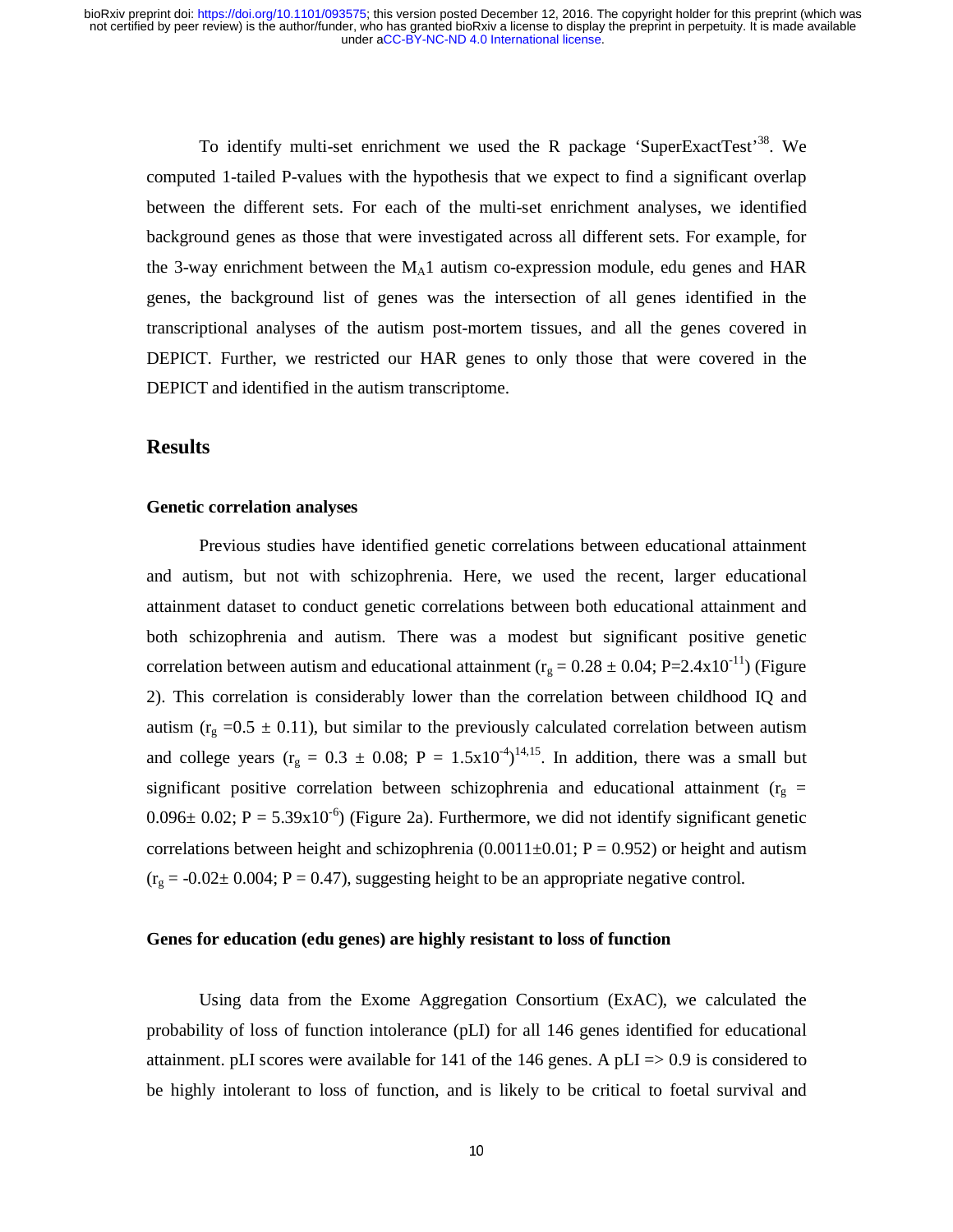development. Of the remaining 141 genes, 89 had a pLI  $=$  0.9 (Supplementary Data) that is significant ( $P = 0.0012$ ; one-sided binomial sign test). In contrast, there were only 19 LoF tolerant genes, suggesting a significant depletion of LoF tolerant genes to educational attainment ( $P < 0.0001$ , one-sided binomial sign test). However, brain genes are likely to be more intolerant to other genes. We thus compared the distribution of pLI scores between genes for edu attainment with pLI scores for all brain genes. Edu genes in the brain had higher mean and median pLI scores compared to all brain expressed genes (edu genes vs brain genes; mean: 0.36 and 0.74 respectively, median: 0.08 and 0.98 respectively). However, analysis of the frequency histograms of the pLI scores for both gene sets revealed a nonnormal distribution with heavy tails. Wilcox-rank test identified significantly higher pLI scores for the brain edu genes compared to non-edu brain genes ( $P < 2.2 \times 10^{-16}$ ) (Figure 2b). These results suggest that the edu genes, more specifically than simply being brain expressed genes, are unlikely to harbour severe mutations and are likely to be embryonically lethal.

#### **Edu genes are enriched in a module enriched for general cognitive function**

Educational attainment and general cognitive function share a significant, albeit modest, correlation (Proxy correlation: Years of education and Childhood IQ:  $rg = 0.731 \pm$ 0.08;  $P = 2.18x10^{-17}$ <sup>15</sup>. Genetic correlation between educational attainment and specific aspects of cognitive ability ranged from  $0.73\pm0.04$  (for numerical reasoning) to  $0.22\pm0.05$ (for reaction times)<sup>39</sup>. A recent study identified two neural modules ( $M_c1$  and  $M_c3$ ) that were enriched for genes implicated in various measures of general cognition<sup>29</sup>. We tested if the edu genes are enriched in the two cognition modules. While we did not identify a significant enrichment on M<sub>c</sub>1, we did identify a significant enrichment in M<sub>c</sub>3 (Fold difference = 3.2;  $P_{FDRadiusted} = 0.024$ ). We did not identify a significant enrichment for height genes in either of the modules (Supplementary Data).  $M<sub>c</sub>1$  is highly expressed across the cortex, and has a high expression in fetal brain starting at early mid-fetal development (16  $\leq$  PCW  $\leq$  19), and increases at birth with the expression persisting postnatally.

#### **Edu genes are enriched in modules implicated in schizophrenia and autism**

We subsequently investigated if these genes have a more downstream effect on schizophrenia and autism, affecting common biological pathways and systems. To investigate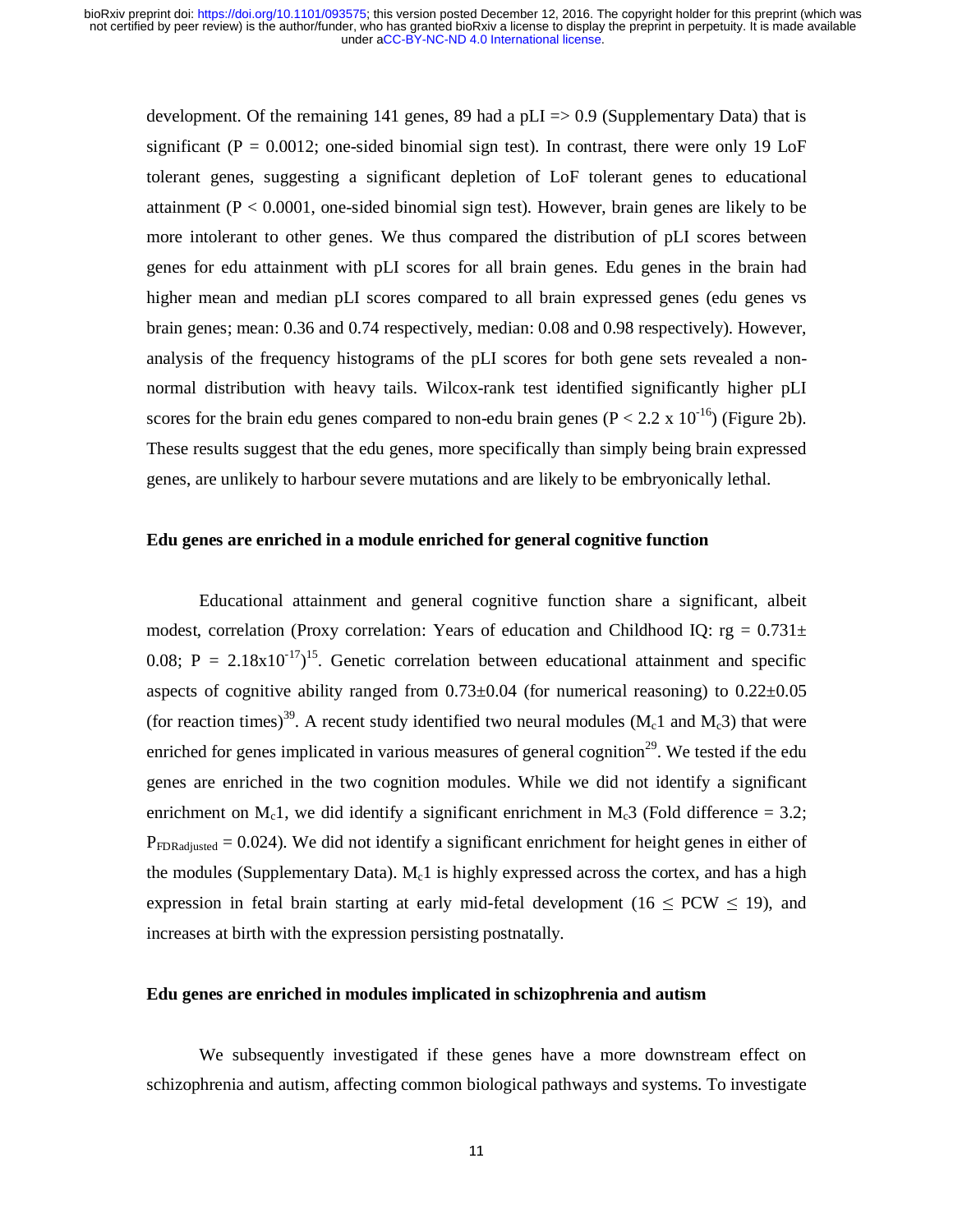this, we used previously identified co-expression modules from adult brain tissues that are enriched for genes that are differentially expressed in autism (three modules:  $M_A$ 1,  $M_A$ 5, and  $M_A$ 6) and schizophrenia (seven modules;  $M_S$ 2,  $M_S$ 9,  $M_S$ 11,  $M_S$ 13,  $M_S$ 14,  $M_S$ 27,  $M_S$ 30) (see methods). We identified a significant enrichment for educational attainment genes in  $M_S2$ (fold difference = 2.9;  $P_{FDRadiusted}$  = 8.6x10<sup>-8</sup>). In total, there were 34 edu genes that overlapped with the  $M_S2$  module. In contrast, for the same module, there was no enrichment for genes associated with height (fold difference = 1.1;  $P_{FDRadjusted} = 0.31$ ). Notably, the M<sub>S</sub>2 module comprises 119 genes that are differentially expressed in schizophrenic post-mortem brain tissue compared to controls. Of this, 117 genes are upregulated in schizophrenia compared to controls. The  $M<sub>S</sub>2$  module is most significant enriched for the gene ontology (GO) term 'synaptic transmission'. We also identified a modest enrichment for edu genes in the autism  $M_A1$  module (25 overlapping genes, fold difference = 1.5;  $P_{FDRadiused} = 0.049$ ). The MA1 module is also enriched for synaptic genes, but is downregulated in autism compared to controls. Again, this enrichment was not significant for height. The  $M_A1$  module is enriched for genes that contain the GO term 'synaptic transmission'. To confirm the analysis, we investigated if there is enrichment with Edu genes in three autism co-expression cortical modules identified in a different dataset but that overlaps with the  $M<sub>A</sub>1$  modules  $(CTX-MA4, CTX-M<sub>A</sub>10, and CTX-M<sub>A</sub>16)$ . All three modules are enriched for genes that are significantly downregulated in autism. We identified a similar modest enrichment of the edu genes in the CTX-M<sub>A</sub>4 (fold difference = 2.61;  $P_{FDRadjusted} = 0.033$ ) and CTX-M<sub>A</sub>10 modules (fold difference = 2.49;  $P_{FDRadiusted}$  = 0.033) and the CTX-M<sub>A</sub>16 (fold difference = 2.57;  $P_{FDRadjusted} = 0.033$ ) modules. The CTX-M<sub>A</sub>4 and the CTX-M<sub>A</sub>16 module are also enriched for the GO term 'synaptic transmission'. Taken together, these results suggest that edu genes are enriched in downregulated autism modules that are primarily involved in synaptic transmission.

#### **Edu genes are enriched for genes implicated in autism and intellectual disability**

We next investigated if high confidence autism genes are enriched in educational attainment. We used a list of 65 genes that have been identified using exome and whole genome-sequencing at FDR  $< 0.1^{26}$ , but restricted it to genes that are both expressed in the brain and are captured in the DEPICT gene list. Enrichment analyses identified 5 common genes between the two datasets, which was higher than expected (fold difference  $= 8.3$ ;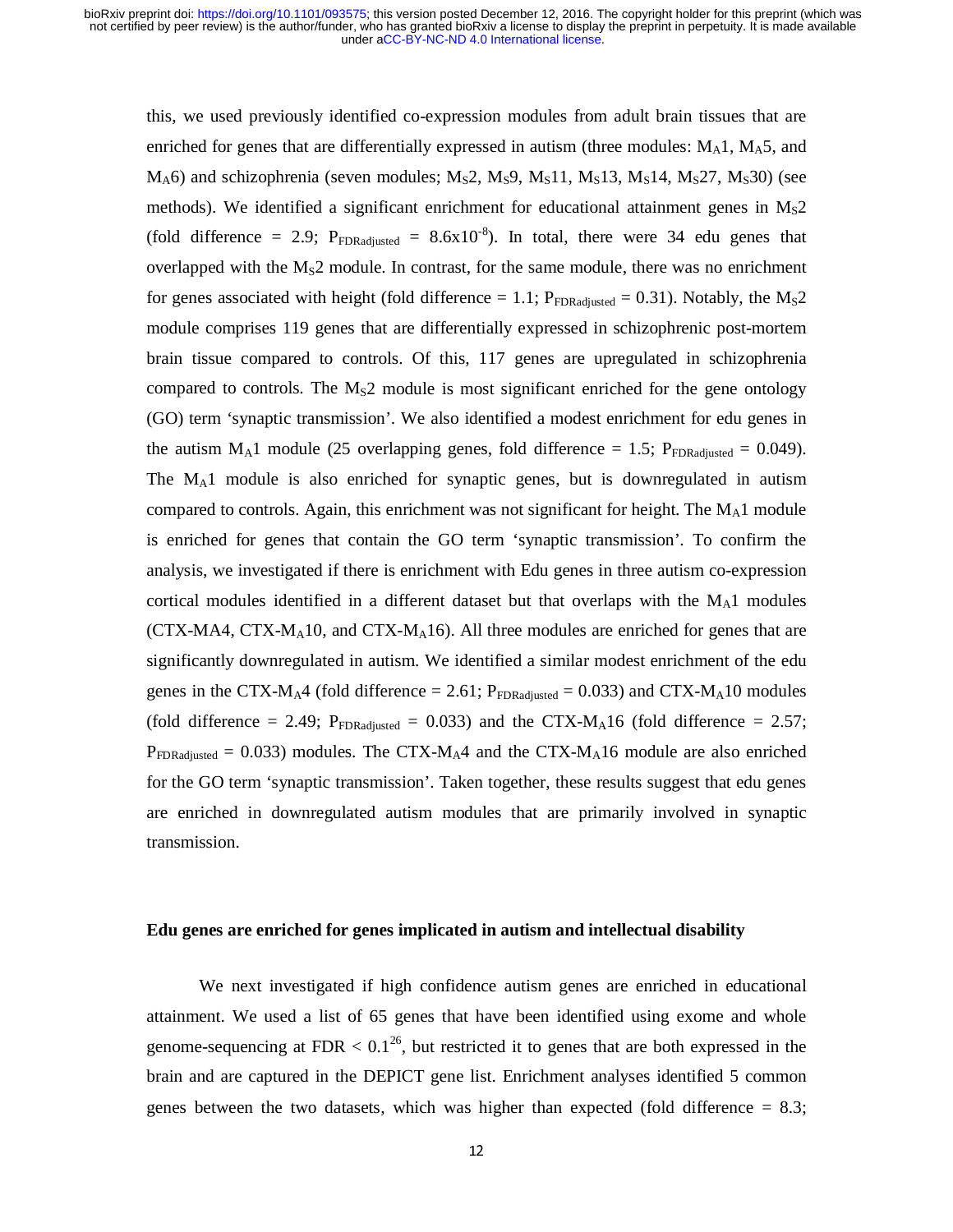$P_{FDRadiusted} = 3.2x10^{-4}$ ; Supplementary Data). As a negative control, we tested for enrichment in genes identified for height using DEPICT. We did not identify a significant enrichment (fold difference  $= 1.7$ ,  $P = 0.22$ ; Figure 3d). We also investigated if edu genes also contribute intellectual disability, by testing for enrichment using ID. Again, we restricted our analyses only to brain-expressed genes and genes covered in the DEPICT gene list. We identified a significant overlap between intellectual disability genes and edu genes (fold difference  $= 2$ ; P  $= 0.013$ ). Interestingly, there was a significant overlap between height and ID genes, though the enrichment was smaller (fold difference  $= 1.3$ ;  $P = 0.047$ ). Several genes that contribute to intellectual disability also cause significant changes in height. For example, syndromes like Fragile X and Prader Willi influence both height and intellectual ability<sup>40</sup>.

#### *Insert Figure 3 here*

#### **Edu genes are enriched in one module in the developmental transcriptome**

We next asked if edu genes are significantly enriched in developmental modules. We utilized modules identified by Parikshak and colleagues  $(2013)^{33}$  using the developmental transcriptome data from BrainSpan. We identified a significant enrichment for edu genes in the M2 module (Fold difference = 2.5; P\_<sub>FDRadiusted</sub> = 0.01). Interestingly, this module has been reported to be enriched for rare de novo variants in autism, and genes that are implicated in intellectual disability. However, since the Parikshak et al., (2013) paper was published, additional genes have been identified for both autism and ID. We further tested if the M2 module overlapped with high confidence autism genes and ID genes. Indeed this module had significant enrichment for autism genes, (Fold difference = 4.2; P\_FDRadjusted =  $9.36x10^{-5}$ ), but only nominally significant for the expanded ID genes (Fold difference = 1.3;  $P_{FDRadjusted}$  = 0.057), supporting the predictive power of these ASD-related gene networks. There was a significant three-way enrichment between genes in the M2 module, high confidence autism genes and edu genes (Fold difference =  $122.8$ ; P =  $2.2x10^{-6}$ ). Three of the 5 overlapping genes between edu genes and the 65 high confidence autism genes lie in the M2 module. This module was not significantly enriched for genes that are differentially expressed in autism brain<sup>31</sup> (Fold difference = 0.37, P = 1) or genes that are differentially expressed in schizophrenia<sup>32</sup> (Fold difference = 0.6, P\_<sub>FDRadiusted</sub> = 0.02).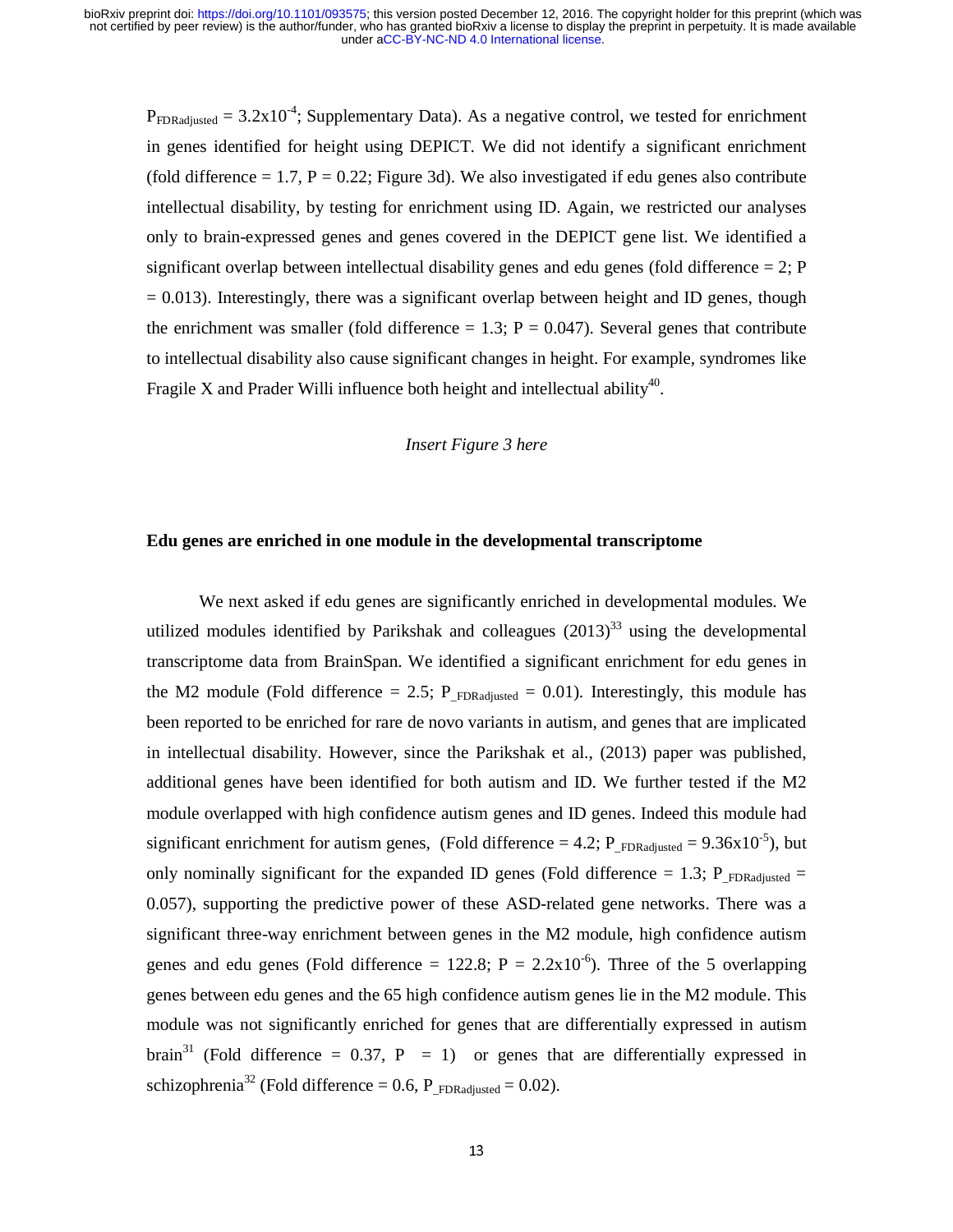#### **Human accelerated region genes are enriched in overlapping gene sets**

We reasoned that the genes that overlap between educational attainment and the significant co-expression modules for the two psychiatric conditions might be under stronger selection pressure in humans. To investigate this, we used lists of genes that flank and interact with human accelerated regions  $(HARS)^{20}$ . HARs are regions of the genes that are conserved in other mammals but are different in humans after they diverged from chimpanzees. These regions are thought to contribute to human specific traits including higher-order cognitive function. We identified a list of genes that interact closely with HARs. To avoid potential confounds, we focused only on brain-expressed genes for all datasets. We conducted a three way-enrichment analysis between brain-expressed Edu genes, brainexpressed schizophrenia  $M<sub>s</sub>2$  genes, and brain expressed HAR genes. We identified a significant overlap between the three sets of genes (Fold difference =  $12.31$ ; P =  $1.20 \times 10^{-11}$ ). This was not significant for height (Fold difference  $= 1.9$ ; P  $= 0.05$ ). The overlap between Edu genes and HAR genes was higher (Fold difference =  $3.01$ ; P =  $8.9x10^{-11}$ ) than between  $M<sub>S</sub>2$  and HAR genes (Fold difference = 1.8; P = 1x10<sup>-18</sup>). In addition, the genes overlapping between educational attainment and the  $M<sub>s</sub>2$  module were significantly more enriched for HAR genes than the non-overlapping M<sub>S</sub>2 genes (OR = 5.4; P =  $1.3x10^{-7}$ ). However, we did not identify a significant enrichment for HAR genes in the overlapping gene set compared to the non-overlapping edu gene set  $(OR = 2.1; P = 0.07)$ .

We next investigated the three-way overlap between the  $M_A1$  module for autism, edu genes and HAR genes. Using only genes expressed in the brain in all three datasets, we identified a significant enrichment between HAR genes, genes in the  $M<sub>A</sub>1$  module, and edu genes (Fold difference = 6.3, P =  $4.5x10^{-6}$ ). Again, there was no significant enrichment for height (Fold difference = 0.85;  $P = 0.69$ ). We were able to validate this using the CTX-M<sub>A</sub>4 module (Fold difference = 13.2, P\_<sub>FDRadjusted</sub> =  $4.89x10^{-3}$ ) and the CTX-M<sub>A</sub>10 module (Fold difference = 8.5,  $P_{FDRadjusted} = 0.036$ ). However, we did not identify a significant enrichment for the CTX-MA16 module (Fold difference = 3.69, P  $_{FDRadiusted}$  = 0.23) The enrichment between HAR genes and edu genes was higher (Fold difference = 3.0,  $P = 2.5 \times 10^{-10}$ ) than between  $M_A1$  and HAR genes (Fold difference = 1.1; P = 0.01). Again, the overlapping genes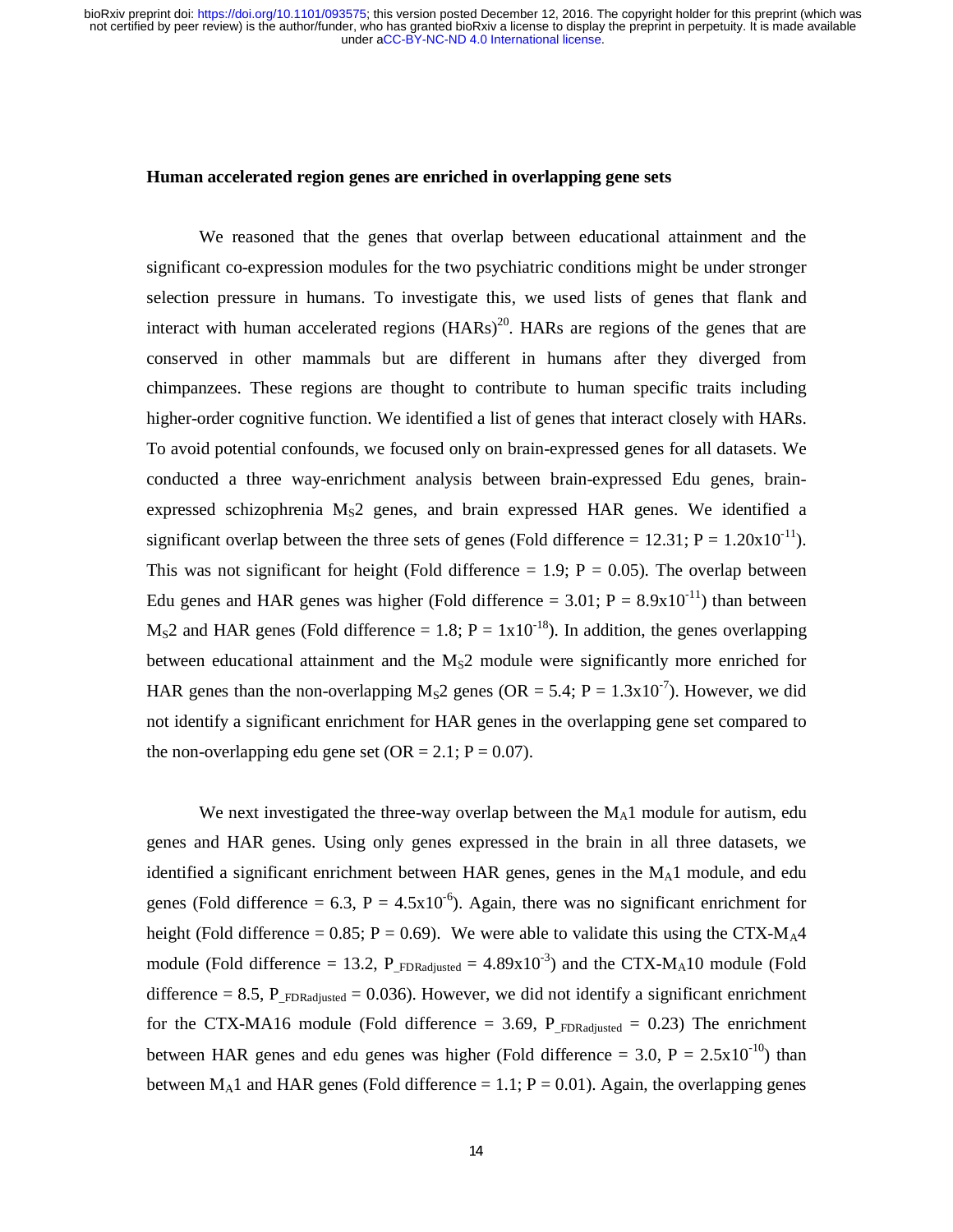between edu genes and  $M_A1$  were significantly more enriched for HAR genes than nonoverlapping M<sub>A</sub>1 genes (OR = 6.59; P = 2.4x10<sup>-7</sup>), but the enrichment was non-significant when comparing the overlapping genes with the non-overlapping edu genes (OR = 2, P = 0.12). We also investigated if the overlaps would remain significant if considering only HAR-interacting genes. We did not observe a significant overlap for either of the datasets (Edu-M<sub>S</sub>2-HAR interacting: Fold difference = 3.9; P = 0.09; Edu-M<sub>A</sub>1-HAR interacting: Fold difference =  $1.2$ ; P = 0.54).

#### *Insert Figure 3 here*

### **Discussion**

Here, we provide evidence for the interaction between edu genes and risk genes and co-expression networks for autism and schizophrenia. We further show that genes that overlap between the co-expression networks encompassing disease risk and genetic association for educational attainment are significantly enriched for genes flanking human accelerated regions<sup>20</sup>, suggesting that the regulation of these overlapping genes is under positive selection in humans. This overlap with educational attainment likely also explains the previous observations that schizophrenia risk loci are also enriched near  $HARs<sup>21</sup>$ . We show that, for autism, both genes that are frequently mutated in autism, and genes that have differential expression in post mortem autism brain, interact with edu genes, but in distinct co-expression modules that represent different biological pathways.

We built on previous research that identified a positive genetic correlation between common variants educational attainment and common variation in two psychiatric conditions – autism and schizophrenia<sup>14,15</sup>. We replicated this correlation using the latest educational attainment GWAS, which has more than twice the number of participants from the previous GWAS on educational attainment. To identify points of convergence between these seemingly disparate phenotypes, we tested two broad hypotheses. The first is that the same genes that are implicated in educational attainment are also more frequently mutated in autism and learning difficulties or intellectual disability (ID) (*the upstream hypothesis*). The second is that educational attainment genes converge in more downstream cellular and molecular pathways (*the downstream hypothesis*). Our results provide preliminary evidence for the involvement of edu genes in both mechanisms.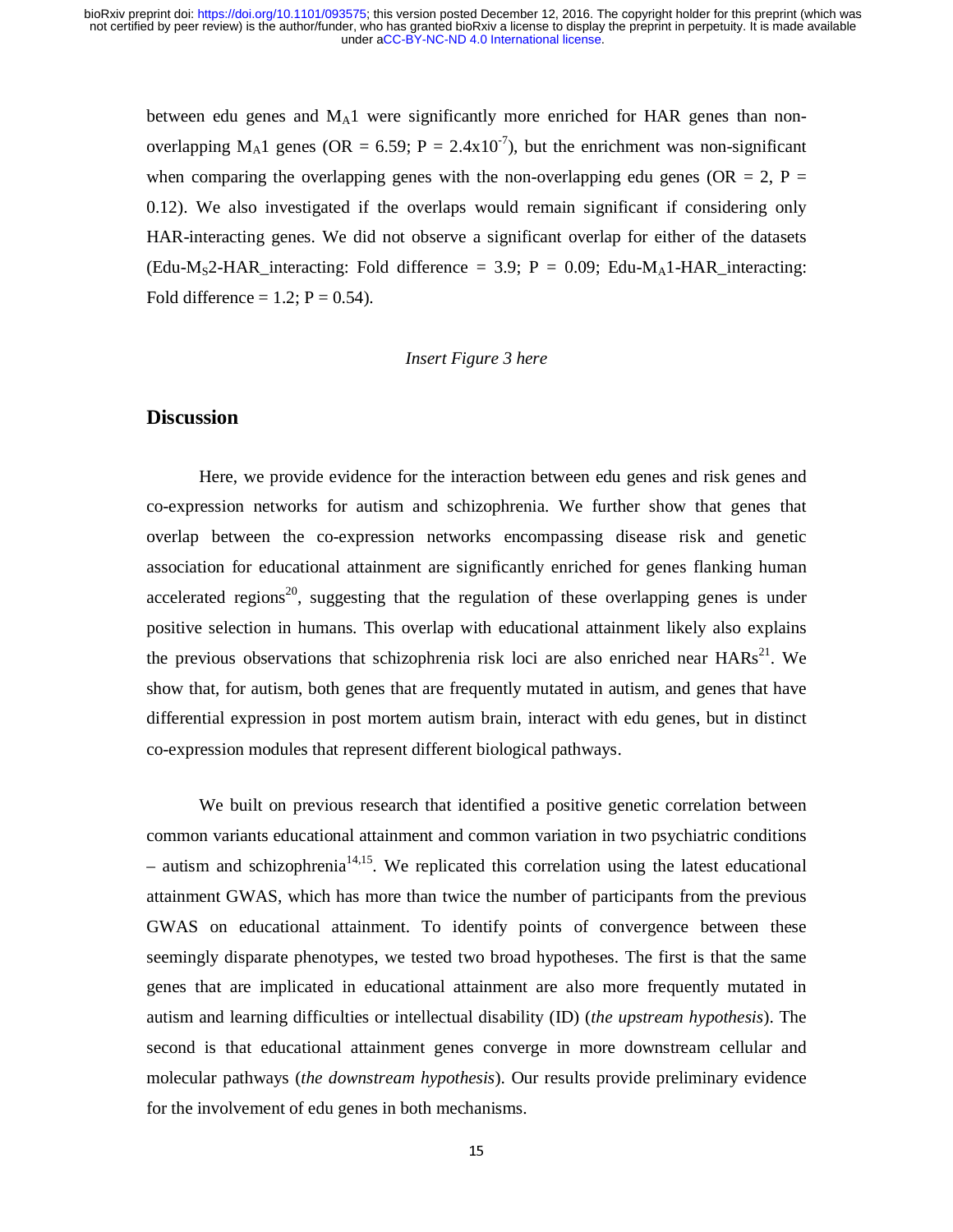The significant overlap between edu genes and high confidence autism risk genes is consistent with the observation that approximately 40% of individuals with autism have comorbid ID<sup>1</sup>. This represents the *upstream hypothesis*, where mutations in specific genes are likely to have large effects. Hence, deleterious mutations in edu genes cause more severe phenotypes with marked cognitive deficits such as ID and autism. This is supported by the high PLI scores for edu genes compared to all brain expressed genes. Both edu and high confidence autism risk genes converge on common neural pathway, including synapse development and maintenance. In addition, both sets of genes are active in the fetal brain<sup> $24,33$ </sup>. Our results also show that this enrichment is not specific to autism alone, but can be extended to ID, using genes identified in multiple cohorts.

We further identify a co-expression module  $(M2)$  in the developmental transcriptome of the cortex that is enriched for both high confidence, large effect size, autism risk genes<sup>33</sup> and edu genes, which is supported by a highly significant three-way overlap between edu genes, genes in the M2 co-expression module, and high confidence autism risk genes<sup>33</sup>. Since the M2 module was originally identified with a relatively small number of ASD risk genes<sup>33</sup>. its greater than 4-fold enrichment with subsequently identified risk genes validates the original prediction that such network modules are indeed enriched in ASD risk and can be used to prioritize candidate genes<sup>33</sup>. Notably, this module was not significantly enriched for genes that are differentially expressed in schizophrenia or autism underscoring previous reports that show that differentially expressed genes and high confidence, large effect size, autism risk genes may lie in different co-expression networks $^{30,33}$ .

The M2 module is highly preserved in utero and in early infancy and is enriched for genes involved in the GO processes chromatin binding and regulation, and thus is thought to be involved in neural differentiation and axon guidance. Mutations in these early processes likely contribute to global changes in neural architecture leading to more severe phenotypes, and thus, it is not surprising that high confidence autism genes and edu genes converge in this co-expression module. While variants with small effects in these genes contribute to higher educational attainment, more deleterious mutations can have the opposite effect and significantly reduce cognitive function leading to autism co-morbid with ID. To our knowledge, far fewer major risk genes for schizophrenia have been identified with similar statistical support as for  $ASD<sup>41</sup>$ , and as such we do not have sufficient power to test for overlap. One previous study has investigated the enrichment of mutated genes in autism,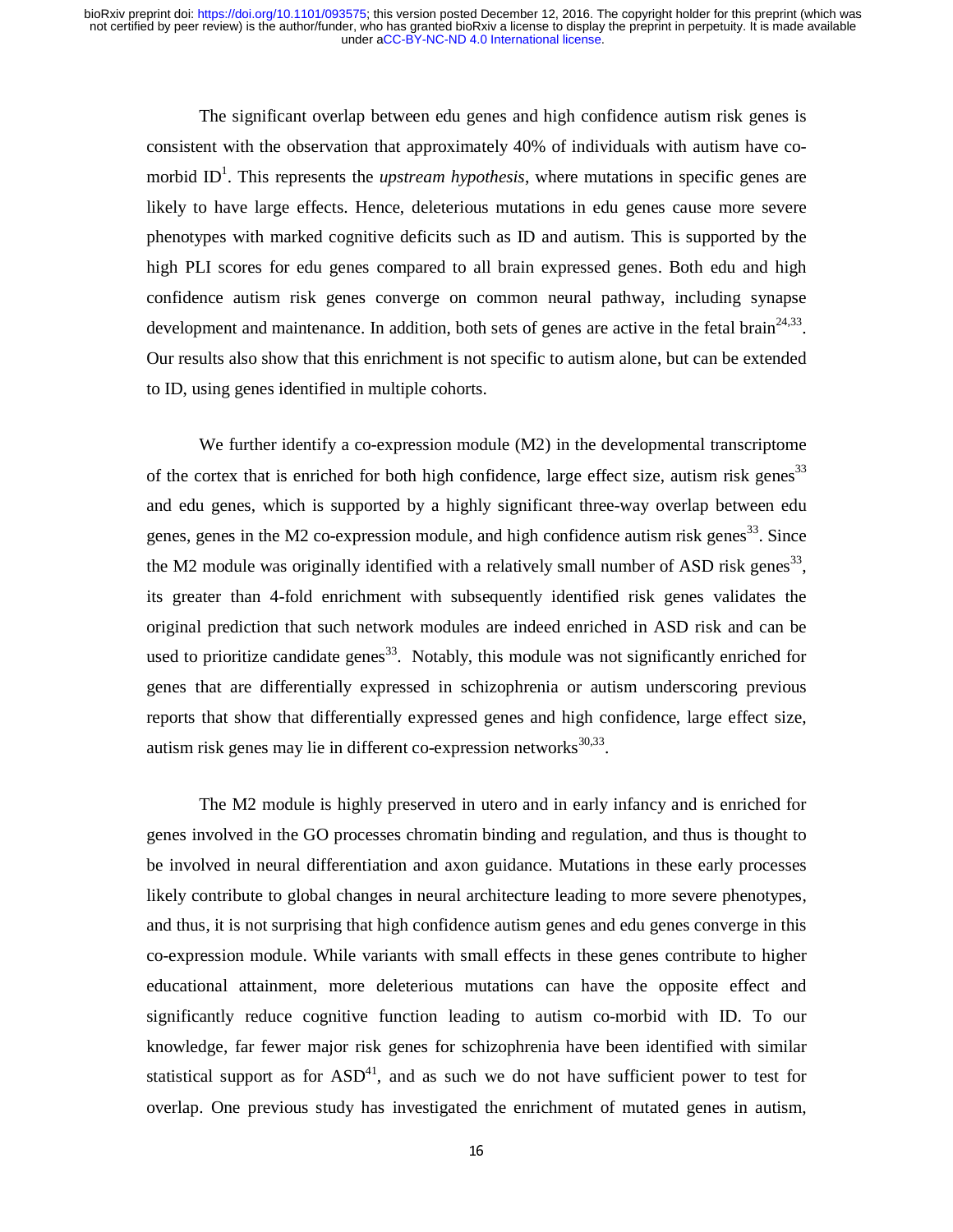schizophrenia, and ID with educational attainment<sup>24</sup>. However, here we focussed only on the subset of high confidence genes for autism and included an expanded ID gene set.

We also identify an enrichment for edu genes in the schizophrenia  $M<sub>s</sub>2$  and the autism  $M_A$ 1, CTX- $M_A$ 4, CTX- $M_A$ 10, and CTX- $M_A$ 16 modules using the largest yet cortical transcriptome dataset for schizophrenia and autism that is publically available. We note that the autism transcriptome datasets are considerably smaller than the schizophrenia dataset, and as such, affords lower power for subsequent analyses. All the modules represent more *downstream processes* involved in the two conditions, and can be thought to reflect both genetic and environmental processes that contribute to the two conditions. The  $M<sub>S</sub>2$  module comprises genes that are upregulated in schizophrenia when compared to controls, whereas the autism modules comprise genes that are downregulated in autism. Notably, the  $M<sub>s</sub>2$ ,  $M_A$ 1, CTX- $M_A$ 4 and CTX- $M_A$ 16 modules are also enriched for genes involved in synaptic transmission, suggesting that they capture similar underlying biological processes. The Ms2 module was also enriched for common variants associated with schizophrenia<sup>32</sup>. Further, both the overlapping gene sets were significantly enriched for genes flanking HARs, suggesting that they may be under positive selection, maintaining the variants in the general population. Previous research has showed that genetic loci associated with schizophrenia, a condition with reduced fecundity, are enriched near HARs, which are under positive selection. Here we show that this association may be driven by the pleiotropic overlap with educational attainment. We found that, at the level of transcriptional co-expression modules, risk genes for schizophrenia interact closely with genes that contribute to educational attainment. We show that genes that overlap between schizophrenia and edu attainment have higher enrichment for HAR genes than edu genes alone, or the  $M_s2$  genes alone. We also identify a similar mechanism of enrichment with the autism co-expression modules. This pleiotropy at the level of transcriptional networks may also explain why some individuals with autism or schizophrenia have considerable talent in certain cognitive domains, and the positive genetic correlation at the level of common variants between schizophrenia, autism and educational attainment.

We used genes identified for educational attainment as a proxy for intelligence and cognition. While there is not a perfect correlation between educational attainment and IQ, the educational attainment GWAS is the largest GWAS to date of a cognitive phenotype<sup>24</sup>. As such, it affords substantial power to robustly identify genes associated with cognition and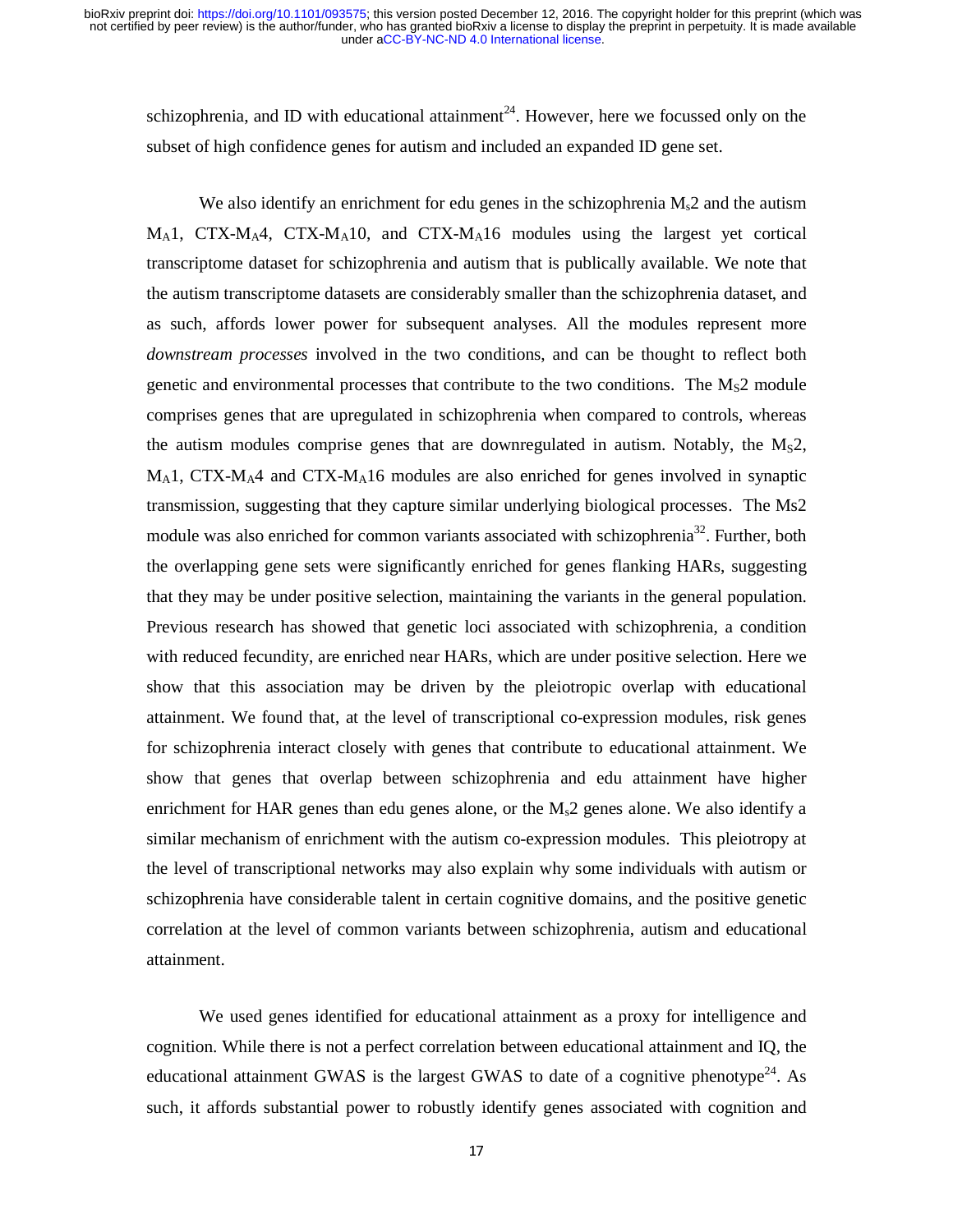intelligence. We reasoned that some cellular and molecular pathways will be preserved between educational attainment and general cognition. Indeed, we identified a modest enrichment for edu genes in the  $M<sub>c</sub>3$  module that is also enriched for genes identified for cognition<sup>29</sup>. This module is conserved across different brain regions in humans and rodents. The M<sub>c</sub>3 module has been previously shown to be significantly enriched for genes associated with delayed recall and general fluid cognitive ability<sup>29</sup>. Both  $M_c1$  and  $M_c3$  are enriched for pathways involved in synaptic processes, in particular, the post-synaptic density and Reelin signalling pathway<sup>29</sup>. To underscore the specificity of this enrichment, we did not identify any enrichment for genes identified for height, a phenotype with large sample sizes and relatively well powered GWAS, but that has limited neural basis.

Our results also provide preliminary evidence that general cognition and educational attainment converge in common co-expression modules derived from normal brain and disease tissue supporting previous genetic correlation analyses that show a high to modest correlations between educational attainment and different aspects of cognition<sup>39</sup>. However, while educational attainment is often regarded as a proxy phenotype for cognition, it can also reflect contributions from other factors such as 'grit<sup> $42$ </sup> and socio-economic status<sup>43</sup>. In addition, while general cognitive aptitude may be enriched across modules conserved across different species of mammals, educational attainment can be thought of as a much more complex phenotype involving several uniquely human traits. Further, while some aspects of cognitive aptitude may primarily involve the hippocampus (such as working memory), educational attainment may involve many cortical areas. As such, it is possible that edu genes may be enriched in additional cortical networks that are not necessarily conserved across species.

It is difficult to tease apart the directionality in gene regulation from genome-wide association studies. Indeed, it is likely that these genes exhibit complex regulatory patterns with changes in specific developmental time point in specific tissues contributing to higher cognitive aptitude. Understanding how the expression edu genes changes in relation to educational aptitude will help understand if their co-expression with schizophrenia and autism risk genes lead to cognitive deficits, or conversely to talent. In this study, we have used the largest available datasets to identify both edu genes and modules associated with autism and schizophrenia, though, the autism co-expression modules were constructed using only about a third of the samples used for schizophrenia. Replication in a larger dataset will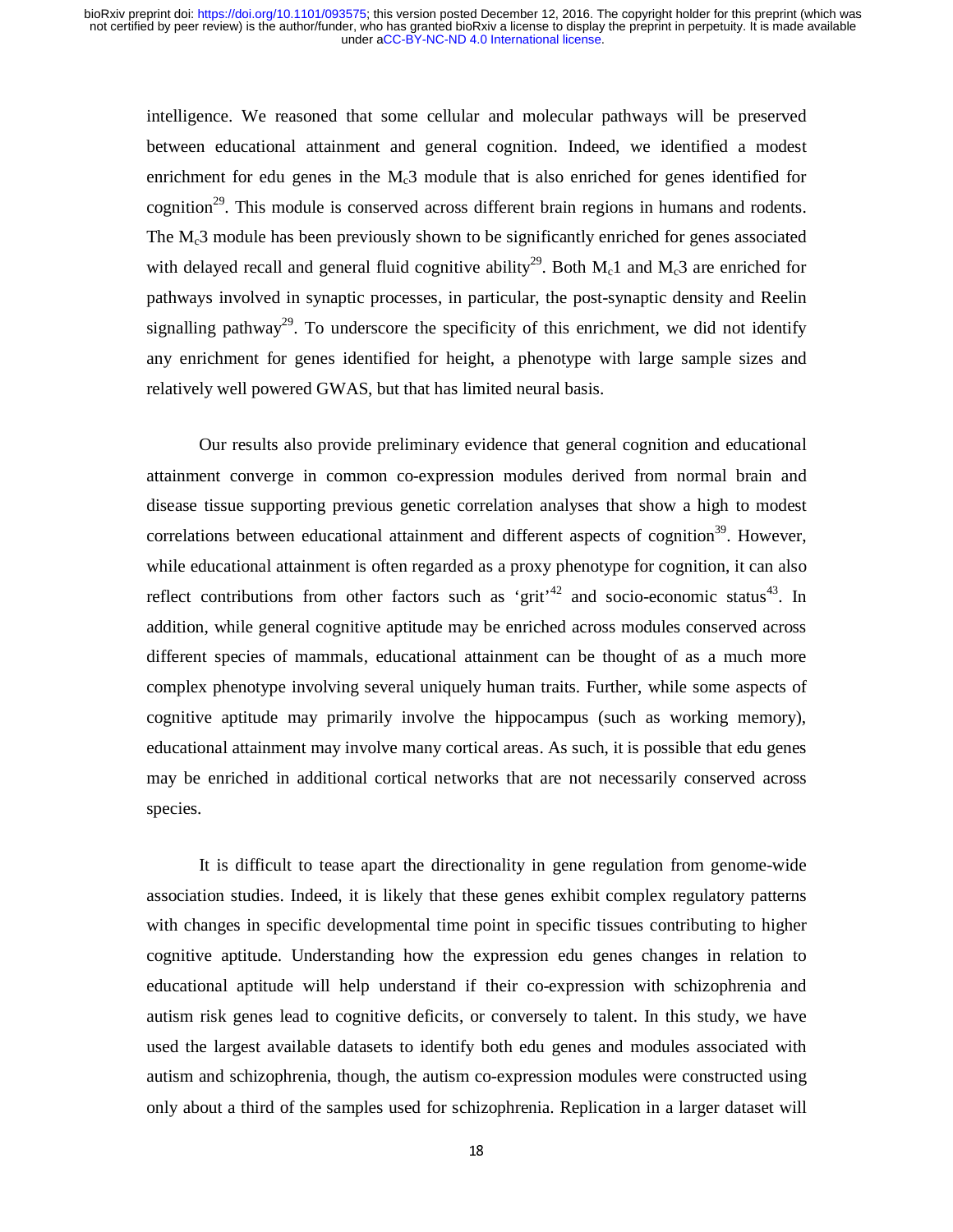help confirm the validity of these findings and may aid in identifying both common pathways and directionality between the three phenotypes.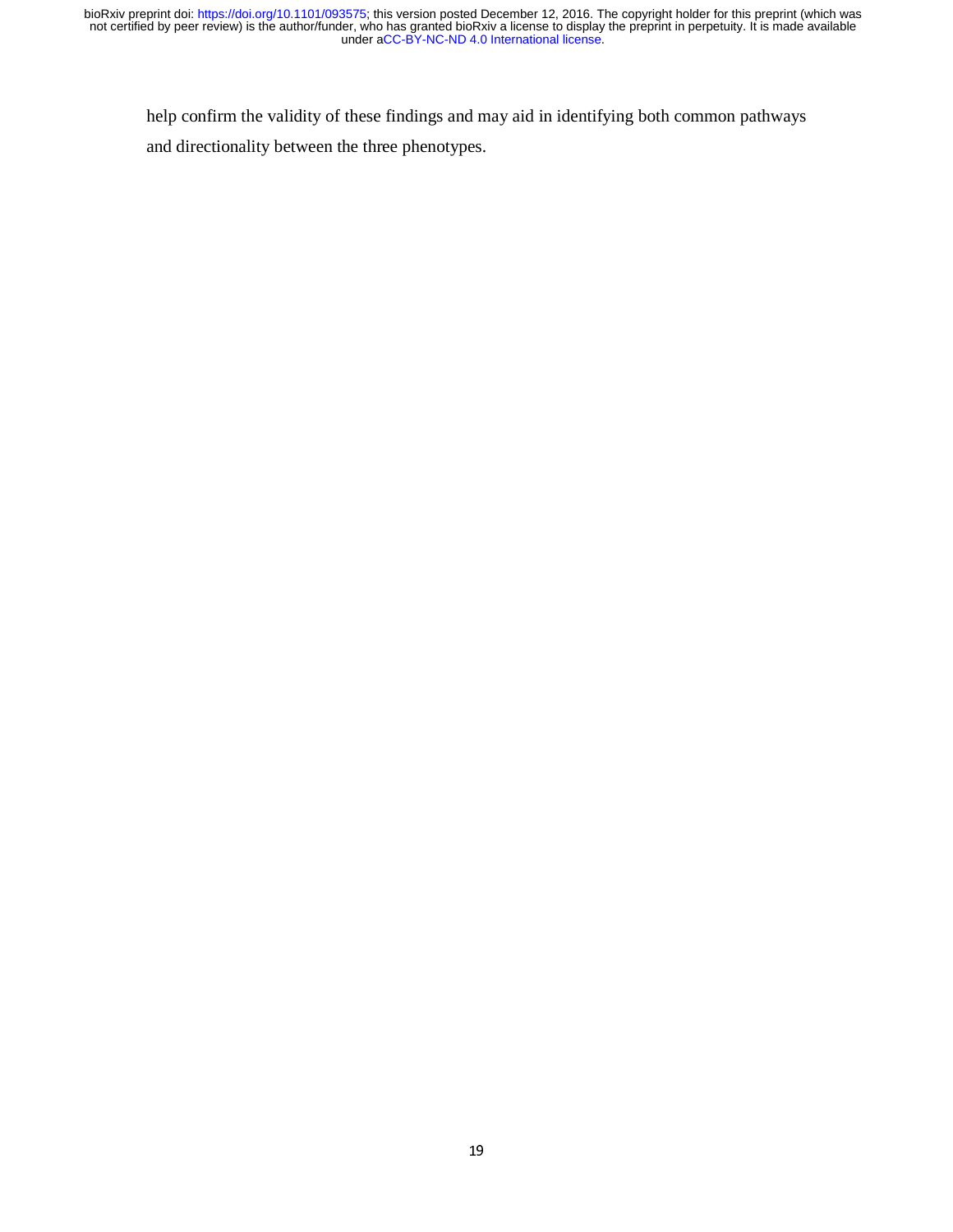# **References**

1. Lai M-C, Lombardo M V, Baron-Cohen S. Autism. Lancet. 2013. doi:10.1016/S0140- 6736(13)61539-1.

2. Baron-Cohen S. Mindblindness $\Box$ : An Essay on Autism and Theory of Mind. MIT Press; 1997.

3. Frith U. Autism $\Box$ : Explaining the Enigma. Blackwell Pub; 2003.

4. Baron-Cohen S. Autism: research into causes and intervention. Pediatr Rehabil. 7(2):73-78.

5. Wheelwright S, Baron-Cohen S, Goldenfeld N, et al. Predicting Autism Spectrum Quotient (AQ) from the Systemizing Quotient-Revised (SQ-R) and Empathy Quotient (EQ). Brain Res. 2006;1079(1):47-56.

6. Baron-Cohen S. Autism: The Empathizing-Systemizing (E-S) Theory. Ann N Y Acad Sci. 2009;1156(1):68-80.

7. Wei X, Christiano ERA, Yu JW, Wagner M, Spiker D. Reading and math achievement profiles and longitudinal growth trajectories of children with an autism spectrum disorder. Autism. 2015;19(2):200-210.

8. Iuculano T, Rosenberg-Lee M, Supekar K, et al. Brain organization underlying superior mathematical abilities in children with autism. Biol Psychiatry. 2014;75(3):223-230.

9. Howlin P, Goode S, Hutton J, Rutter M. Savant skills in autism: psychometric approaches and parental reports. Philos Trans R Soc Lond B Biol Sci. 2009;364(1522):1359- 1367.

10. Baron-Cohen S. Does autism occur more often in families of physicists, engineers, and mathematicians? Autism. 1998;2(3):296-301.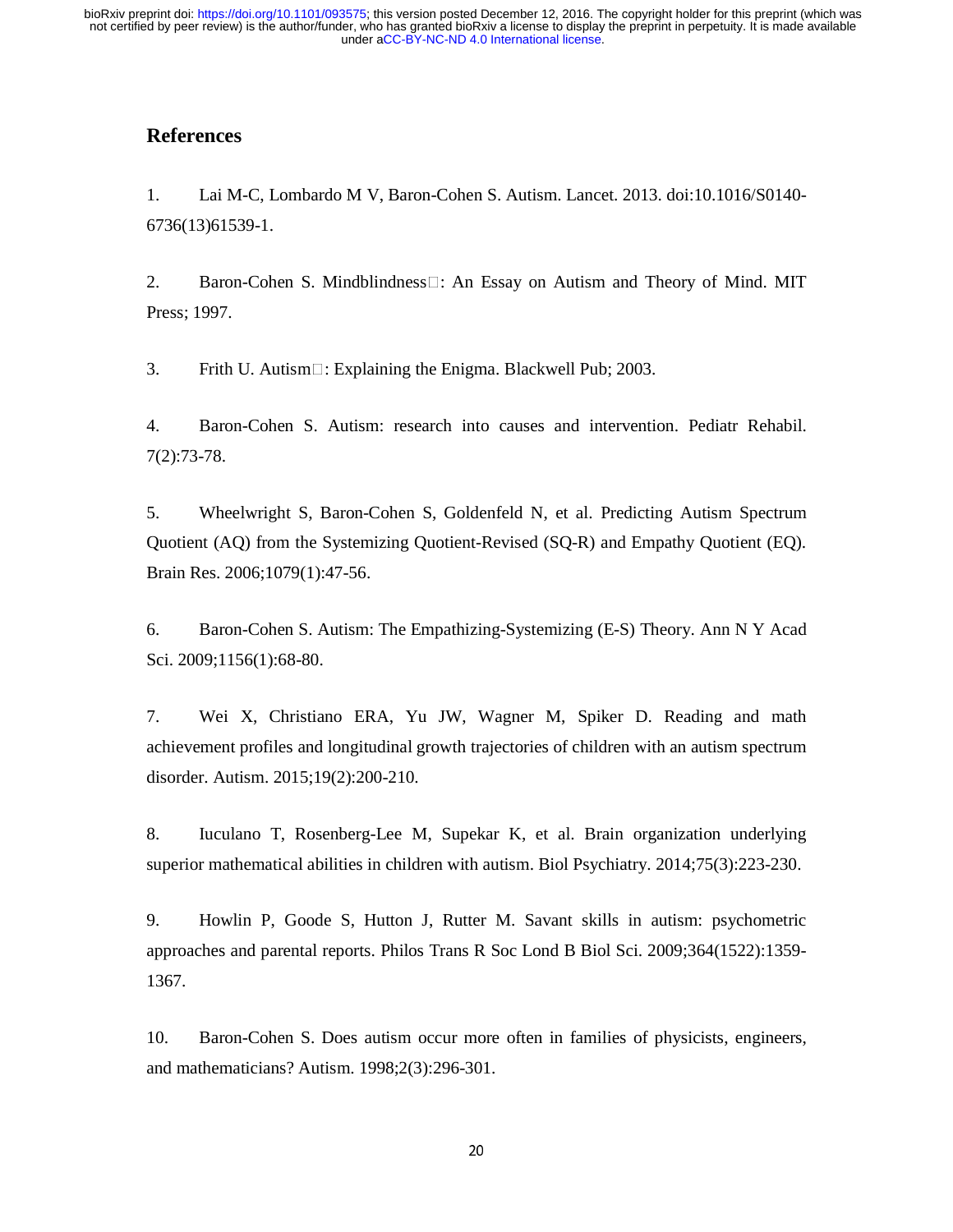11. Ruzich E, Allison C, Chakrabarti B, et al. Sex and STEM occupation predict Autism-Spectrum Quotient (AQ) scores in half a million people. PLoS One. 2015;10(10):e0141229.

12. O'Carroll R. Cognitive impairment in schizophrenia. Adv Psychiatr Treat. 2000;6(3):161-168.

13. Power RA, Steinberg S, Bjornsdottir G, et al. Polygenic risk scores for schizophrenia and bipolar disorder predict creativity. Nat Neurosci. 2015;18(7):953-955.

14. Bulik-Sullivan B, Finucane HK, Anttila V, et al. An atlas of genetic correlations across human diseases and traits. Nat Genet. 2015;47(11):1236-1241.

15. Zheng J, Erzurumluoglu M, Elsworth B, et al. LD Hub: a centralized database and web interface to perform LD score regression that maximizes the potential of summary level GWAS data for SNP heritability and genetic correlation analysis. Bioinformatics. 2016. [Epub ahead of print]

16. Benyamin B, Pourcain Bs, Davis OS, et al. Childhood intelligence is heritable, highly polygenic and associated with FNBP1L. Mol Psychiatry. 2014;19(2):253-258.

17. Clarke T-K, Lupton MK, Fernandez-Pujals AM, et al. Common polygenic risk for autism spectrum disorder (ASD) is associated with cognitive ability in the general population. Mol Psychiatry. 2016; 21(3):419-25.

18. Le Hellard S, Wang Y, Witoelar A, et al. Identification of gene loci that overlap between schizophrenia and educational attainment. Schizophr Bull. 2016:sbw085.

19. Robinson EB, Samocha KE, Kosmicki JA, et al. Autism spectrum disorder severity reflects the average contribution of de novo and familial influences. Proc Natl Acad Sci. 2014;111(42):15161-15165.

20. Doan RN, Bae B-I, Cubelos B, et al. Mutations in human accelerated regions disrupt cognition and social behavior. Cell. 2016;167(2):341-354.e12.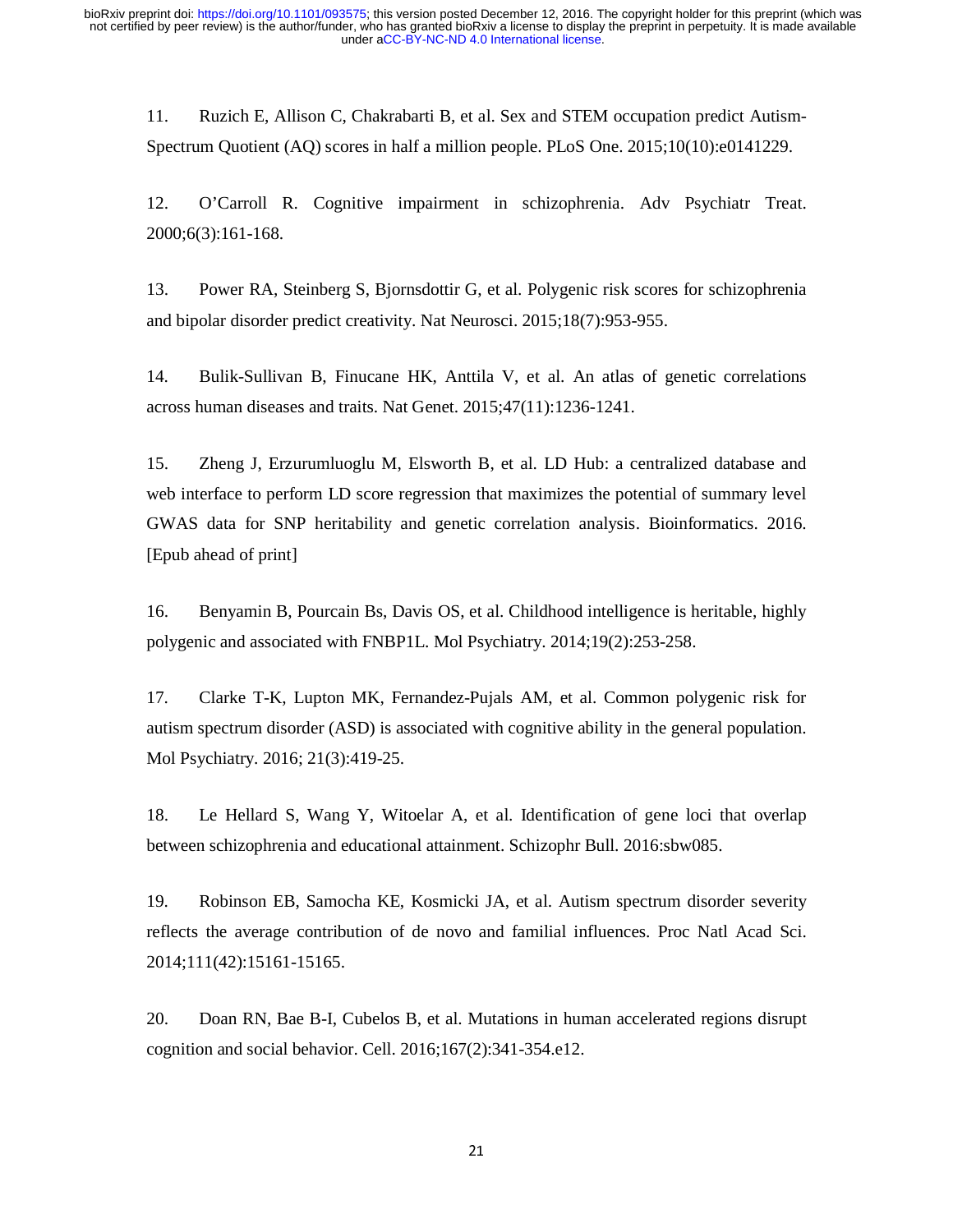21. Xu K, Schadt EE, Pollard KS, Roussos P, Dudley JT. Genomic and network patterns of schizophrenia genetic variation in human evolutionary accelerated regions. Mol Biol Evol. 2015;32(5):1148-1160.

22. Power RA, Kyaga S, Uher R, et al. Fecundity of patients with schizophrenia, autism, bipolar disorder, depression, anorexia nervosa, or substance abuse vs their unaffected siblings. JAMA Psychiatry. 2013;70(1):22.

23. Pers TH, Karjalainen JM, Chan Y, et al. Biological interpretation of genome-wide association studies using predicted gene functions. Nat Commun. 2015;6:5890.

24. Okbay A, Beauchamp JP, Fontana MA, et al. Genome-wide association study identifies 74 loci associated with educational attainment. Nature. 2016;533(7604):539-542.

25. Wood AR, Esko T, Yang J, et al. Defining the role of common variation in the genomic and biological architecture of adult human height. Nat Genet. 2014;46(11):1173- 1186.

26. Sanders SJ, He X, Willsey AJ, et al. Insights into Autism Spectrum Disorder Genomic Architecture and Biology from 71 Risk Loci. Neuron. 2015;87(6):1215-1233.

27. Vissers LELM, Gilissen C, Veltman JA. Genetic studies in intellectual disability and related disorders. Nat Rev Genet. 2015;17(1):9-18.

28. Ardlie KG, Deluca DS, Segre A V., et al. The Genotype-Tissue Expression (GTEx) pilot analysis: Multitissue gene regulation in humans. Science (80- ). 2015;348(6235):648- 660.

29. Johnson MR, Shkura K, Langley SR, et al. Systems genetics identifies a convergent gene network for cognition and neurodevelopmental disease. Nat Neurosci. 2015;19(2):223- 232.

30. Gupta S, Ellis SE, Ashar FN, et al. Transcriptome analysis reveals dysregulation of innate immune response genes and neuronal activity-dependent genes in autism. Nat Commun. 2014;5:5748.

22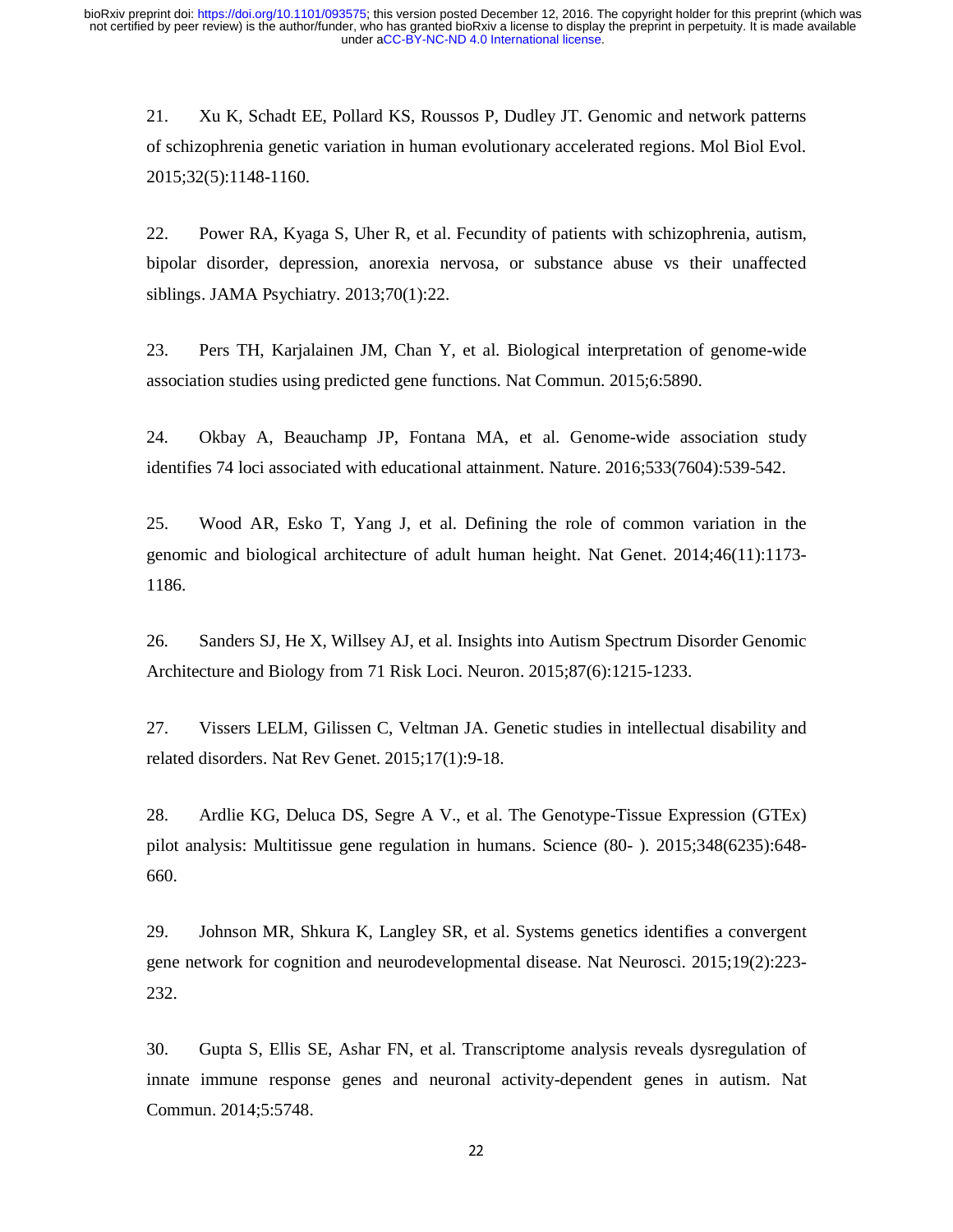31. Parikshak NN, Swarup V, Belgard TG, et al. Genome-wide changes in lncRNA, splicing, and regional gene expression patterns in autism. Nature. 2016. [Epub ahead of print]

32. Fromer M, Roussos P, Sieberts SK, et al. Gene expression elucidates functional impact of polygenic risk for schizophrenia. Nat Neurosci. 2016;19(11):1442-1453.

33. Parikshak NN, Luo R, Zhang A, et al. Integrative functional genomic analyses implicate specific molecular pathways and circuits in autism. Cell. 2013;155(5):1008-1021.

34. Kang HJ, Kawasawa YI, Cheng F, et al. Spatio-temporal transcriptome of the human brain. Nature. 2011;478(7370):483-489.

35. Bulik-Sullivan BK, Loh P-R, Finucane HK, et al. LD Score regression distinguishes confounding from polygenicity in genome-wide association studies. Nat Genet. 2015;47(3):291-295.

36. Ripke S, Neale BM, Corvin A, et al. Biological insights from 108 schizophreniaassociated genetic loci. Nature. 2014;511(7510):421-427.

37. Lek M, Karczewski K, Minikel EV, et al. Analysis of protein-coding genetic variation in 60,706 humans. Nature. 2015;536(7616):285-291

38. Wang M, Zhao Y, Zhang B, et al. Efficient test and visualization of multi-set intersections. Sci Rep. 2015;5:16923.

39. Davies G, Marioni RE, Liewald DC, et al. Genome-wide association study of cognitive functions and educational attainment in UK Biobank  $(N=112 \square 151)$ . Mol Psychiatry. 2016;21(6):758-767.

40. Sabin MA, Werther GA, Kiess W. Genetics of obesity and overgrowth syndromes. Best Pract Res Clin Endocrinol Metab. 2011;25(1):207-220.

41. Singh T, Kurki MI, Curtis D, et al. Rare loss-of-function variants in SETD1A are associated with schizophrenia and developmental disorders. Nat Neurosci. 2016;19(4):571- 577.

23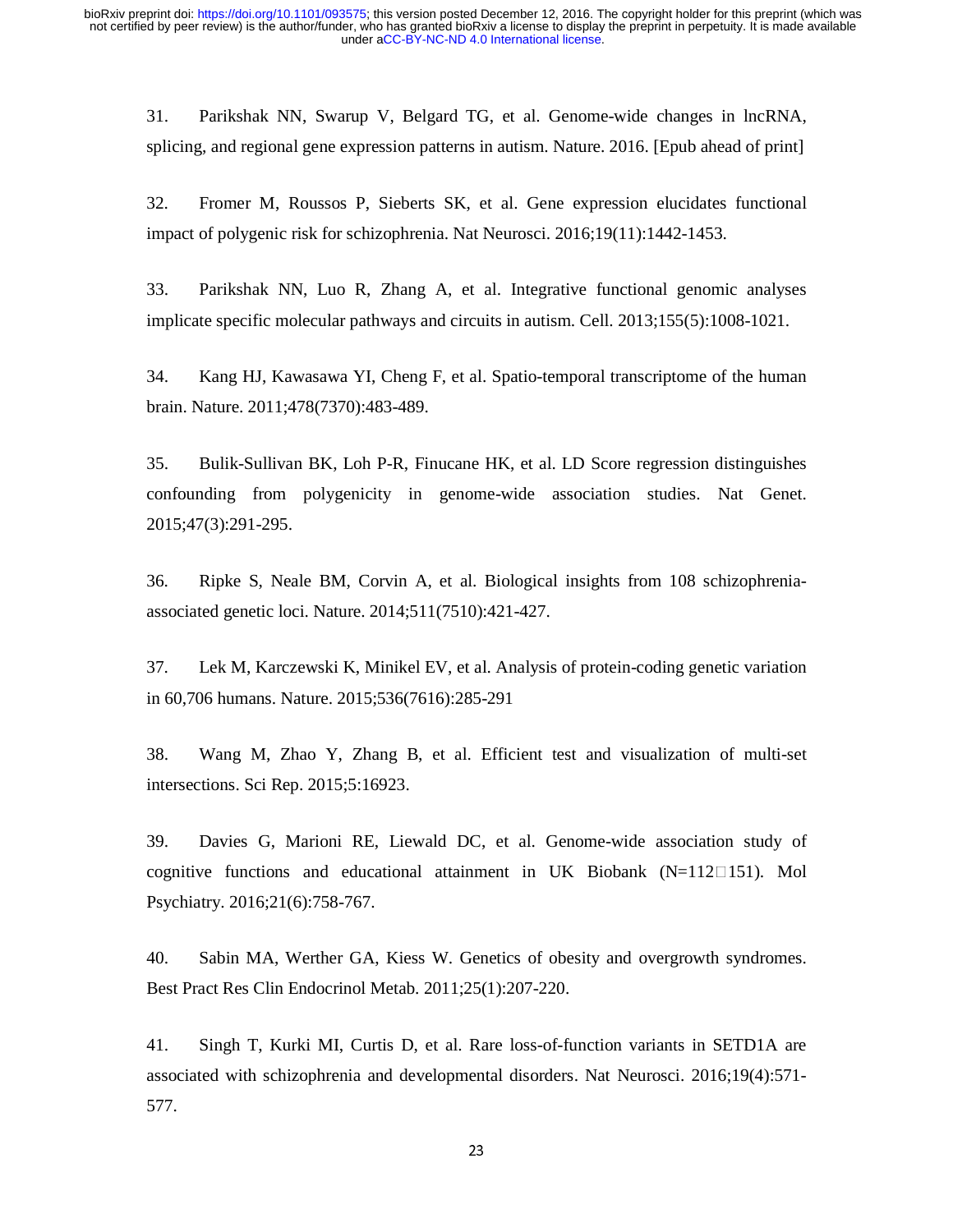42. Duckworth AL, Peterson C, Matthews MD, Kelly DR. Grit: Perseverance and passion for long-term goals. J Pers Soc Psychol. 2007;92(6):1087-1101.

44. Paterson L. Socio $\Box$ economic status and educational attainment: A multi $\Box$ dimensional and multi $\Box$  level study. Eval Res Educ. 1991;5(3):97-121.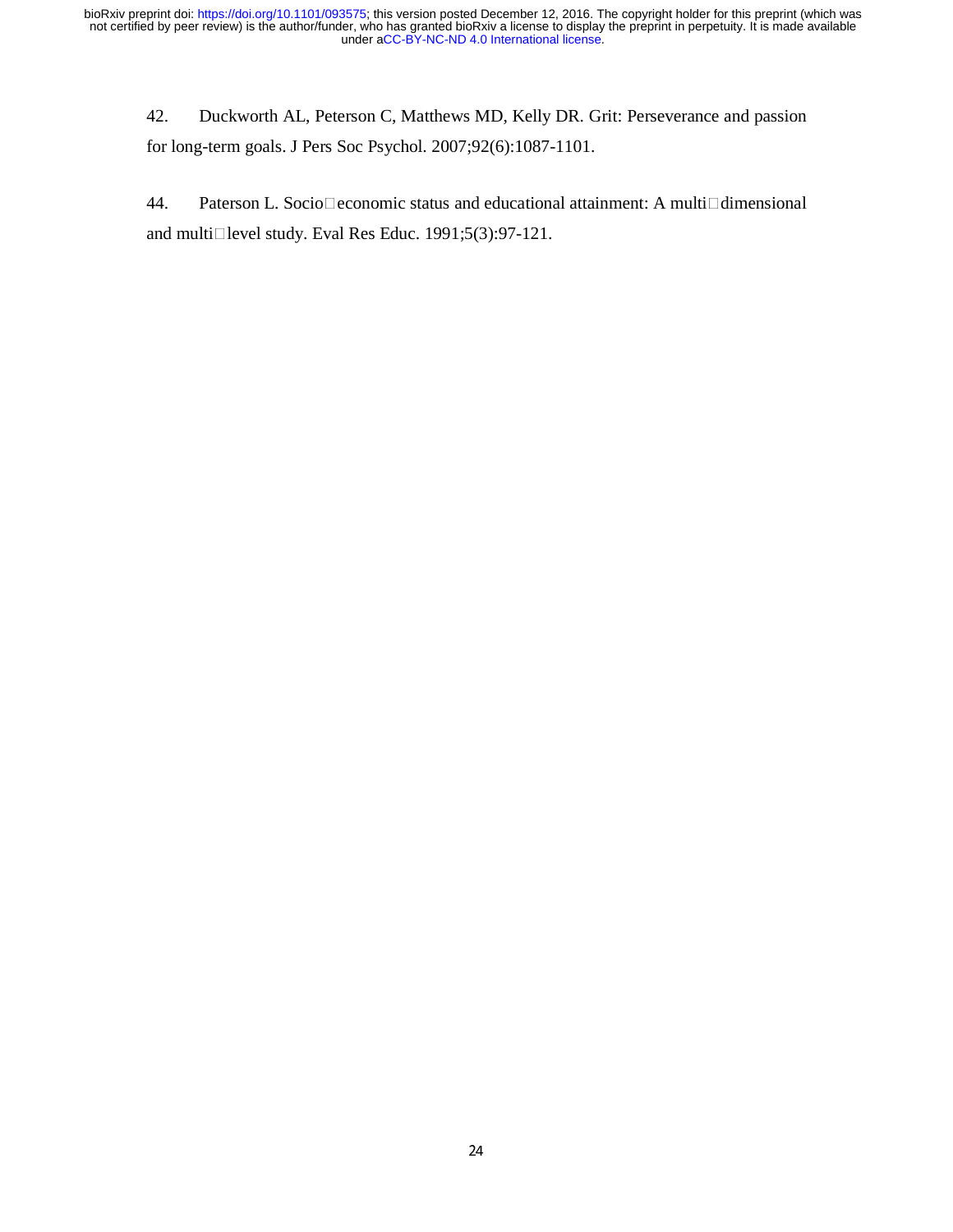# **Author contributions**

All authors designed the study. VW and RAIB analysed the data. VW and RAIB wrote the manuscript that was then edited by DG and SBC.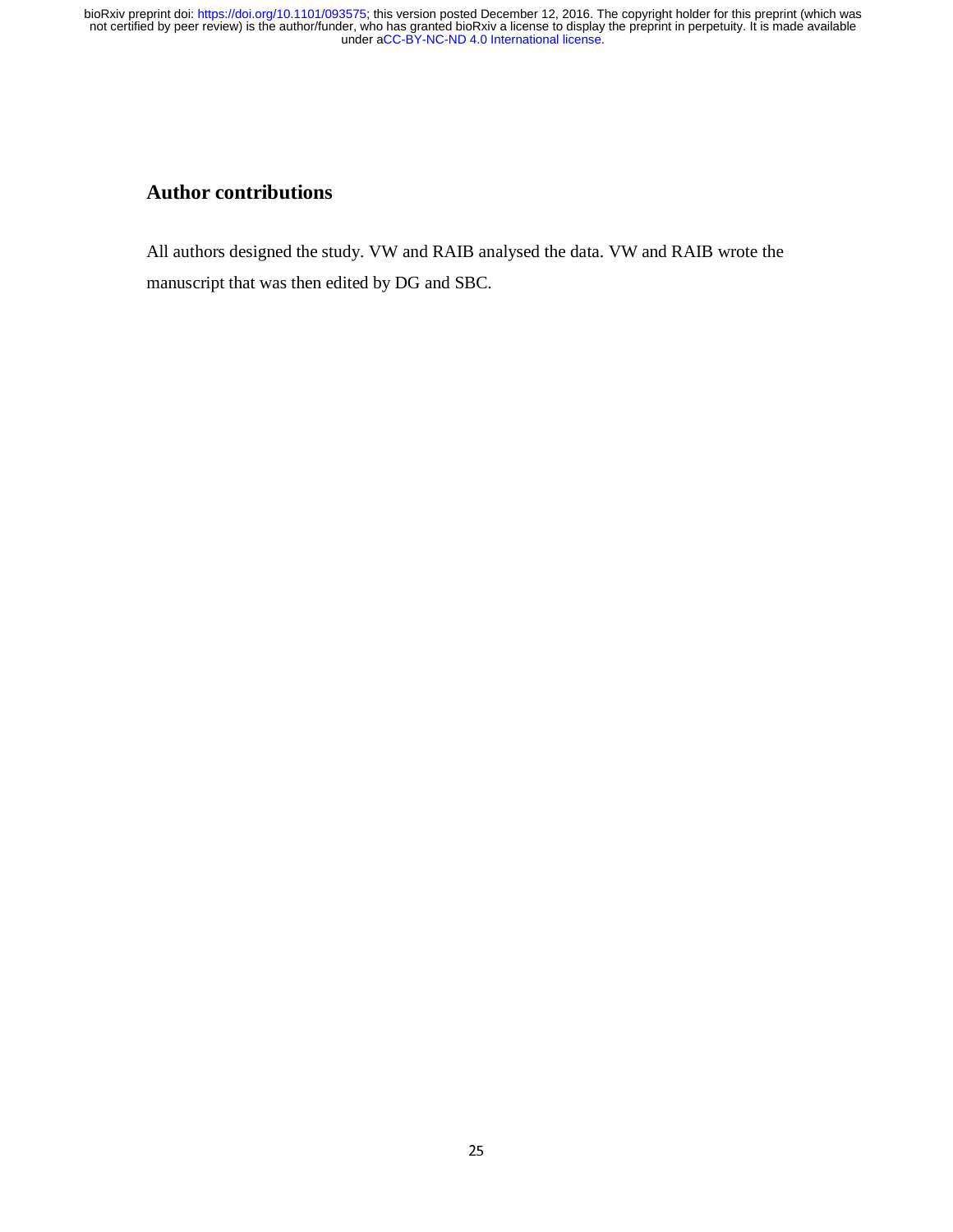# **Figures**

#### **Figure 1: Schematic diagram of the study protocol**



*Schematic diagram of the study protocol. We first tested for probability of loss of function intolerance for the edu genes and compared with all brain expressed genes. We next tested the enrichment of edu genes in various previously identified weighted gene co-expression modules for autism, schizophrenia, cognition and the developmental cortical transcriptome. We also checked for overlap between edu genes and high-confidence autism genes and intellectual genes. We finally investigated if the enrichment in the autism and schizophrenia co-expression module was guided by genes flanking human accelerated regions.*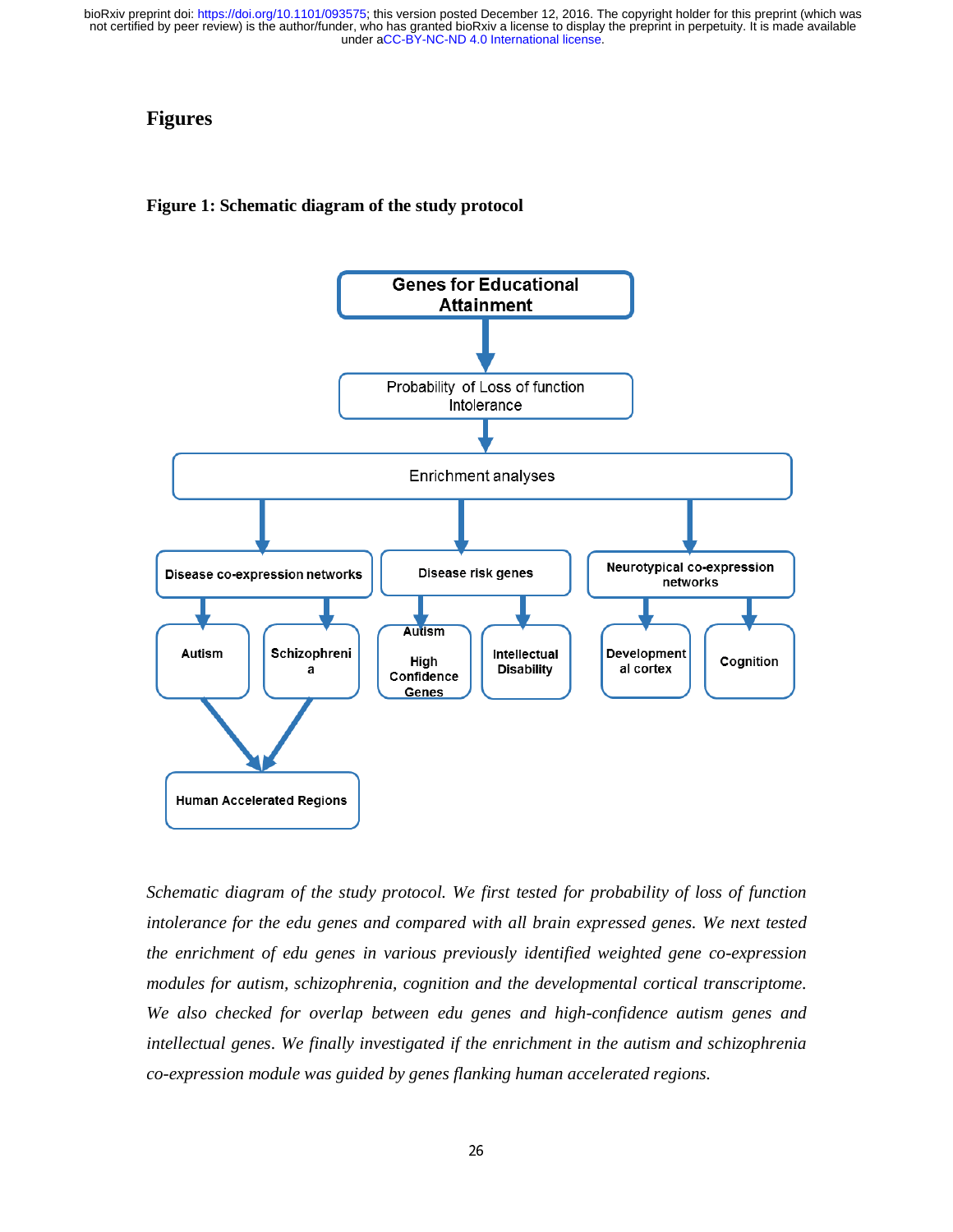

**Figure 2: Genetic correlation analyses and distribution of pLI scores for edu genes**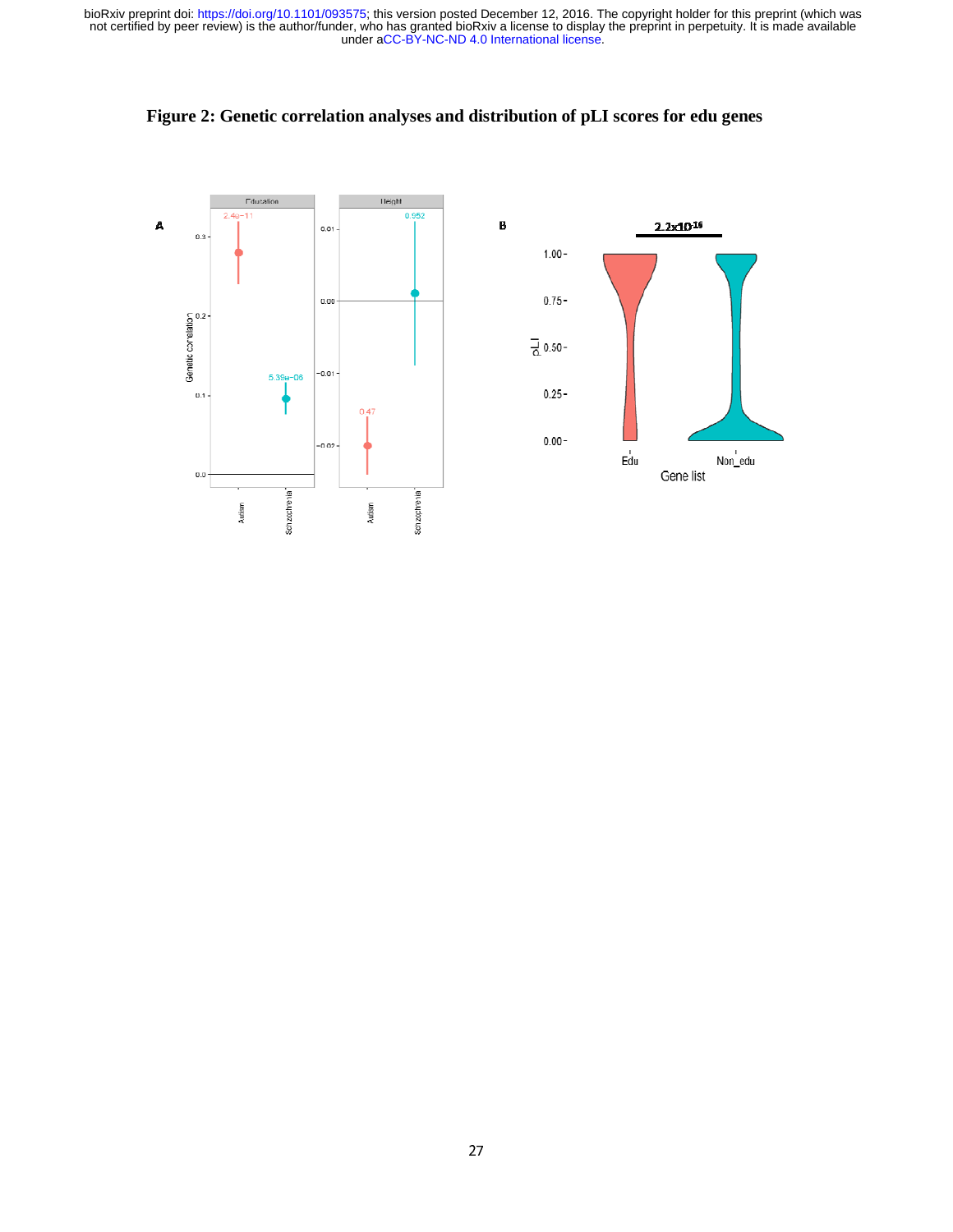



*For all the bar charts, y-axes indicate fold difference. A fold difference > 1 is indicative of enrichment, and a fold difference < 1 is indicative of depletion. Significant P-values after FDR correction are provided on top of the bar charts. 3A: Enrichment of edu genes and height genes in the two cognition modules (* $M<sub>C</sub>1$  *and*  $M<sub>C</sub>3$ *). 3B: Enrichment of edu genes and height genes in three autism co-expression modules (MA1, MA5 and MA6). 3C: Enrichment of edu genes and height genes in the schizophrenia co-expression modules (M<sub>S</sub>11, M<sub>S</sub>13, M<sub>S</sub>14,*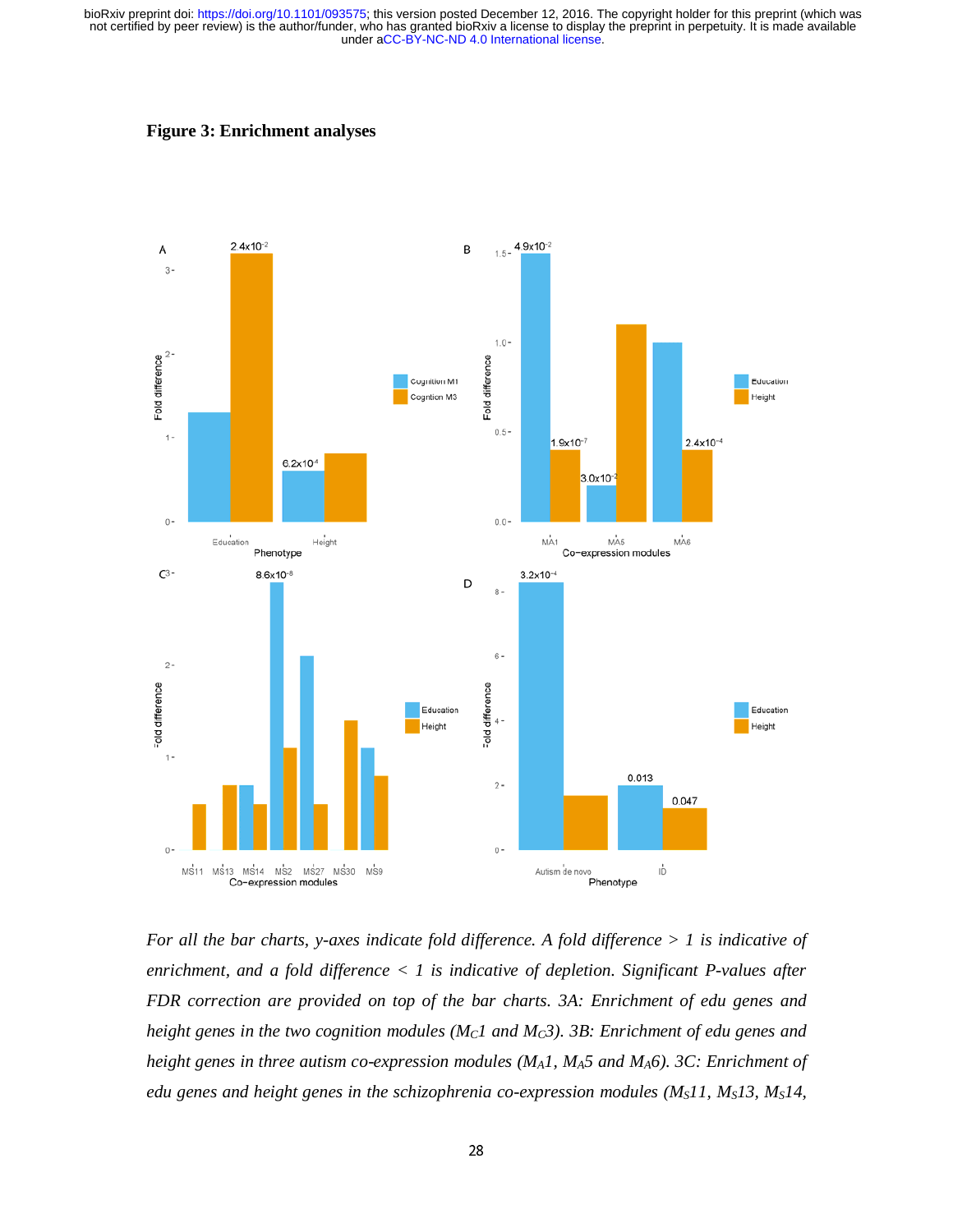*M<sub>S</sub>2, M<sub>S</sub>27, M<sub>S</sub>30, and M<sub>S</sub>9). 3D: Enrichment of edu genes and height genes in genes implicated through sequencing in autism and intellectual disability (ID).*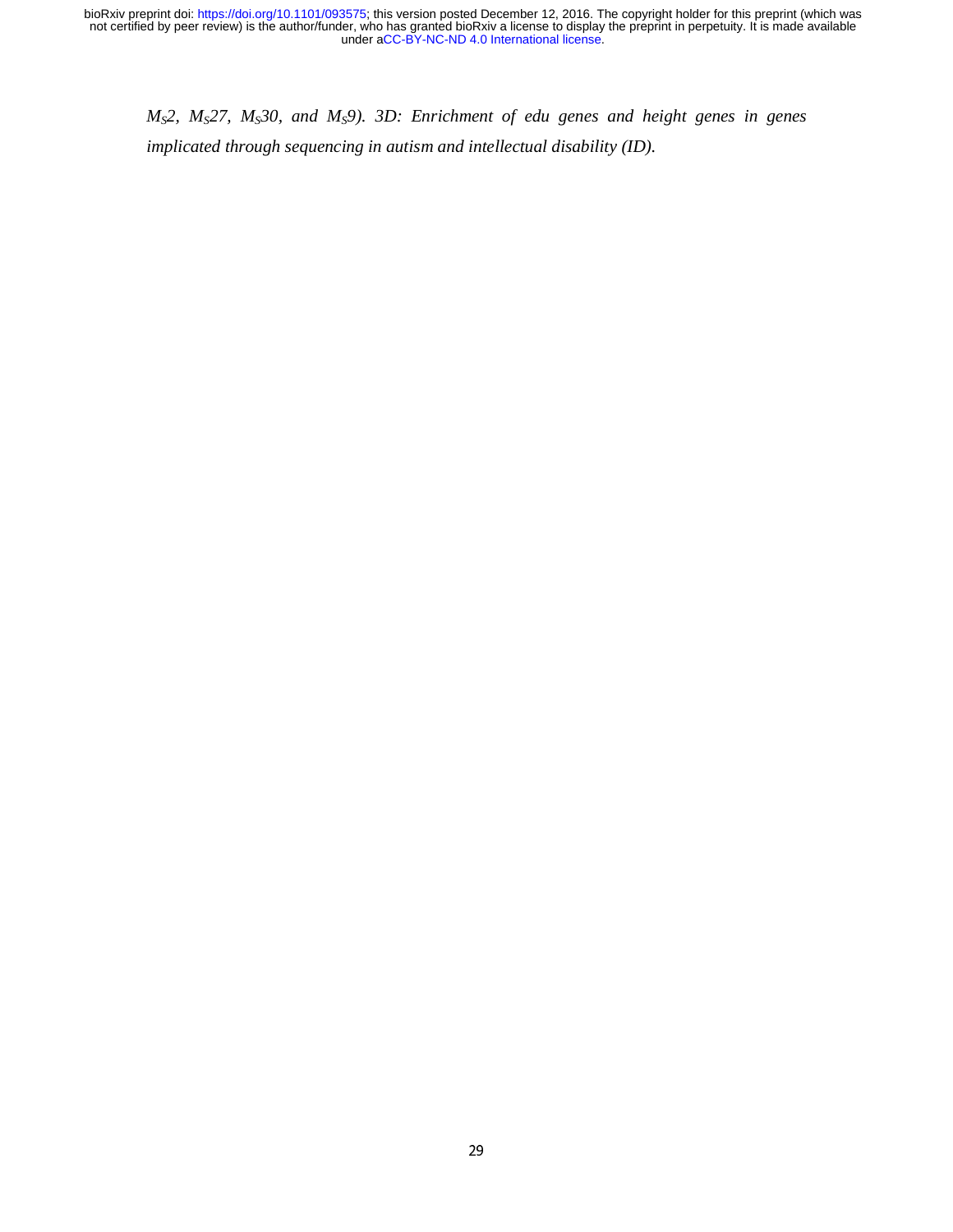# **Figure 4: Enrichment in the developmental cortical transcriptome modules and overlap with genes flanking human accelerated regions**







A